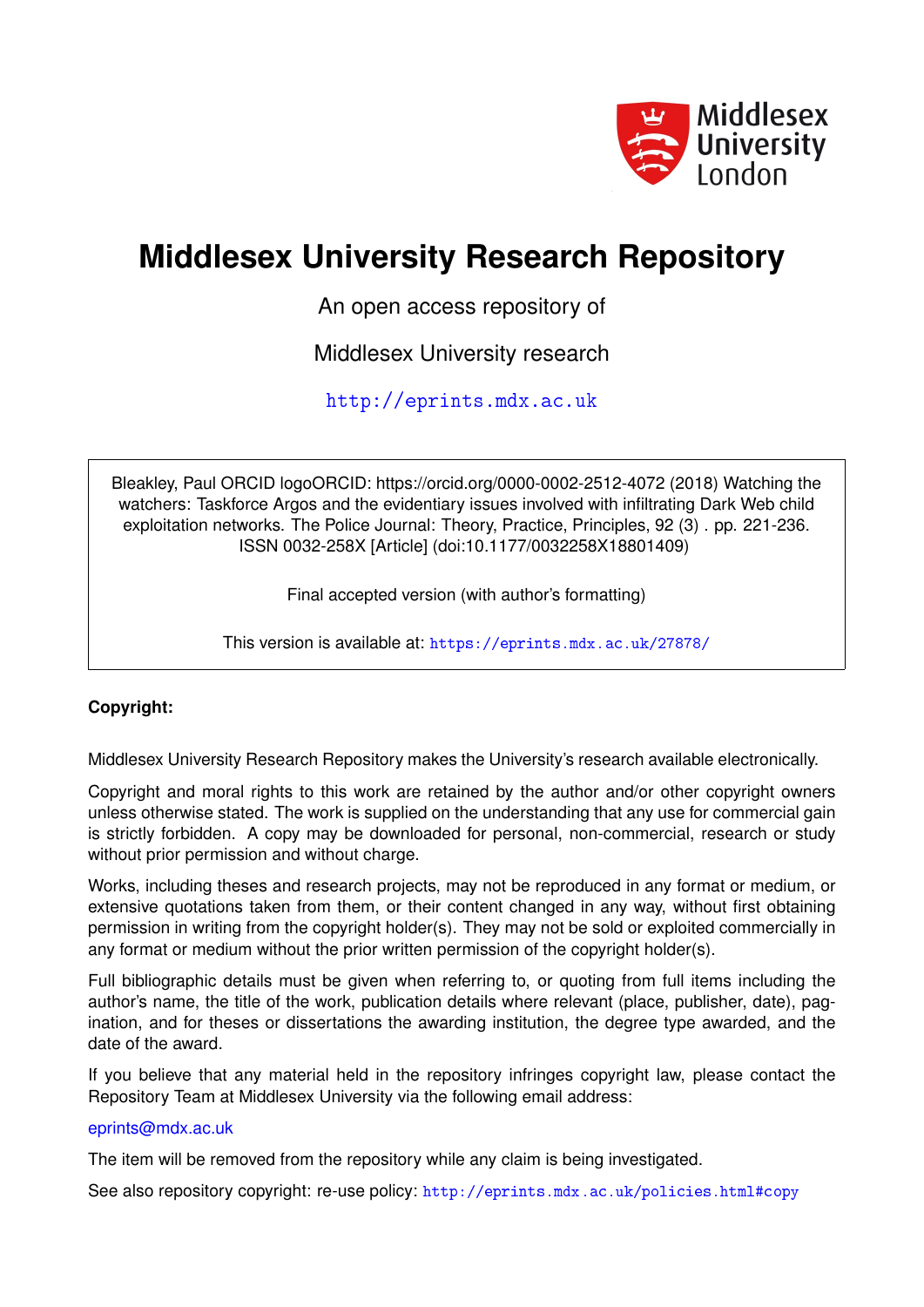# WATCHING THE WATCHERS: TASKFORCE ARGOS AND THE EVIDENTIARY ISSUES INVOLVED WITH INFILTRATING DARK WEB CHILD EXPLOITATION NETWORKS

Paul Bleakley *The Police Journal*

# ABSTRACT

As the kind of technology used by offenders advances, it has become increasingly necessary for global law enforcement agencies to adopt proactive strategies in order to effectively combat the threat posed by the organisation of child exploitation networks on the Dark Web. In spite of concerns regarding the collection of evidence, Queensland Police's Taskforce Argos has cultivated a reputation for success in the covert infiltration of online forums dedicated to child exploitation material due largely to the relatively loose restrictions placed on it which allow officers to commit a wide range of criminal acts whilst conducting controlled undercover operations.

Key words: child exploitation material, child pornography, policing, law enforcement, jurisdiction, evidence.

#### INTRODUCTION

Organised transnational criminal networks have proven to be one of the most significant beneficiaries of the digital age. An individual who may not otherwise have an opportunity to commit criminal offences is able to use the Internet to foster connections that normalise their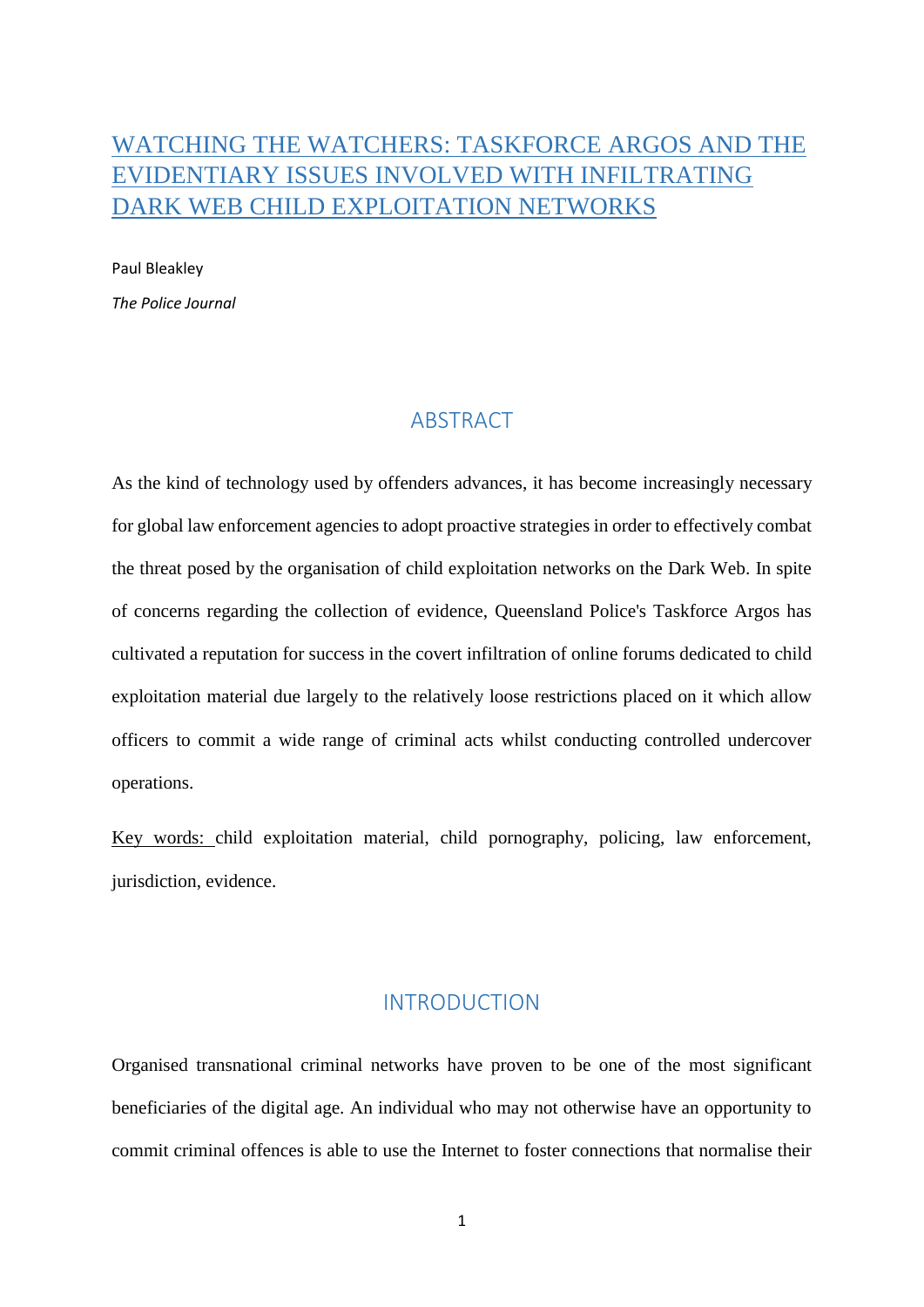deviance and provide opportunities to commit actual, tangible transgressions. More often than not, these transgressions continue to take place in the digital realm in the form of consuming and sharing child pornography; on some occasions Dark Web forums can also facilitate transgression in the physical realm, by making connections between consumers and producers of exploitation material, providing an opportunity for consumers to transition into participation in the production of illicit material. Given the constantly-evolving nature of the Internet, it has become increasingly incumbent on law enforcement agencies to develop innovative strategies to match those of their online adversaries. Difficulties for the investigation of organised crime networks have become even more pronounced with the migration of much of this criminal activity to the Dark Web, which is made up of a series of interconnected peer-to-peer networks that are not indexed by conventional search engines or accessible by the ordinary Internet user. Forums and file sharing websites hosted on the Dark Web operate in a way that makes it challenging for police and Internet Service Providers to identify users, or to proactively shutdown websites that facilitate criminal activity (Broadhurst et al, 2014). By using web browsers that allow use of the Dark Web like Tor and Freenet to obscure their online activity, criminal users are afforded a sense of anonymity that allows them ease of access to a range of criminal networks facilitating illicit behaviours from drug trafficking to child exploitation material (Broadhurst et al, 2014).

Amid the wide variety of illicit activities facilitated by the Dark Web, the distribution of child exploitation material stands apart as a matter of serious concern for law enforcement agencies. Not only does the Internet allow individuals to share pornographic material with only a few keystrokes, the establishment of deviant communities on the Dark Web has exponentially increased the risk for vulnerable children as demand rises for the supply of original child exploitation material (Oswell, 2006). To some degree, the increasing accessibility of Dark Web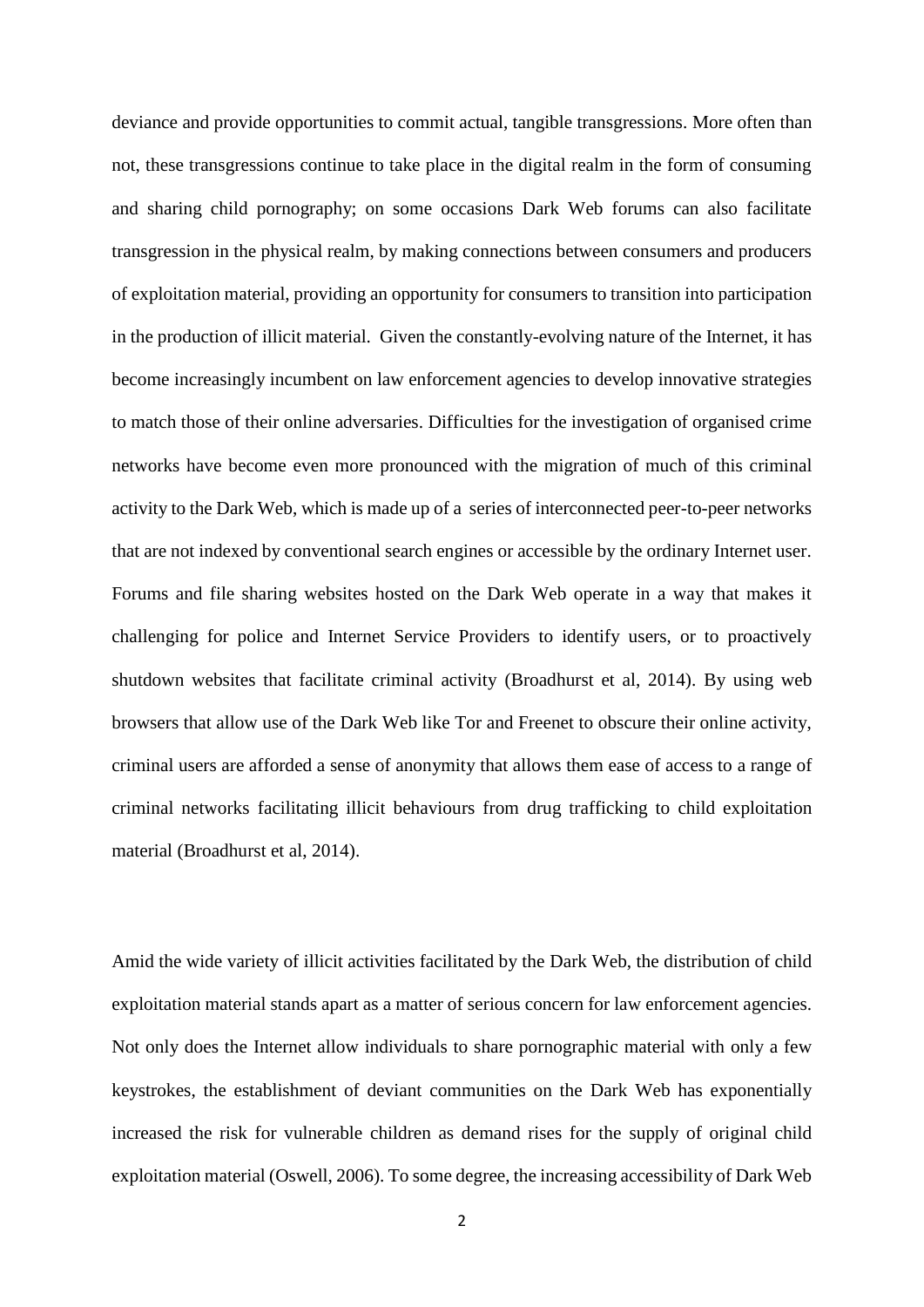platforms allows individuals to meet this supply with a sense of security, and the belief that their actions are imperceptible to law enforcement agencies concerned with stemming the flow of child exploitation material on the Internet. Before conducting arrests and prosecuting suspected offenders, it is necessary for policing organisations to first identify those involved in the clandestine online communities in which criminal activity takes place, and particularly those that are directly engaged in the abuse of children for the purposes of creating child exploitation material. As a means of obtaining the evidence required to support a successful prosecution of otherwise anonymous users on the Dark Web, police claim that it is essential to infiltrate online forums in an attempt to identify both abusers and victims; to do so, police argue that it is necessary to establish a controlled surveillance operation in which officers covertly act as administrators or moderators of illicit forums (Lusthaus, 2012). In Queensland, any operation that is conducted using undercover tactics and may require an officer to engage in illegal activity in the course of their investigation is heavily regulated and subject to considerable scrutiny. Described as 'controlled operations', investigations of this nature conducted by Taskforce Argos often require officers to participate in the distribution of child exploitation material in order to maintain cover and effectively entrap as many offenders as they possibly can. Although these actions are carried out with the goal of capturing sex offenders, police operations involving the dissemination of child exploitation material have attracted considerable controversy and the suggestion that officers took purposeful action that incited others to commit child abuse.

# METHODOLOGY

Even though global law enforcement agencies share the goal of investigating and prosecuting criminal offences, there are clear distinctions in the standards of practice expected of police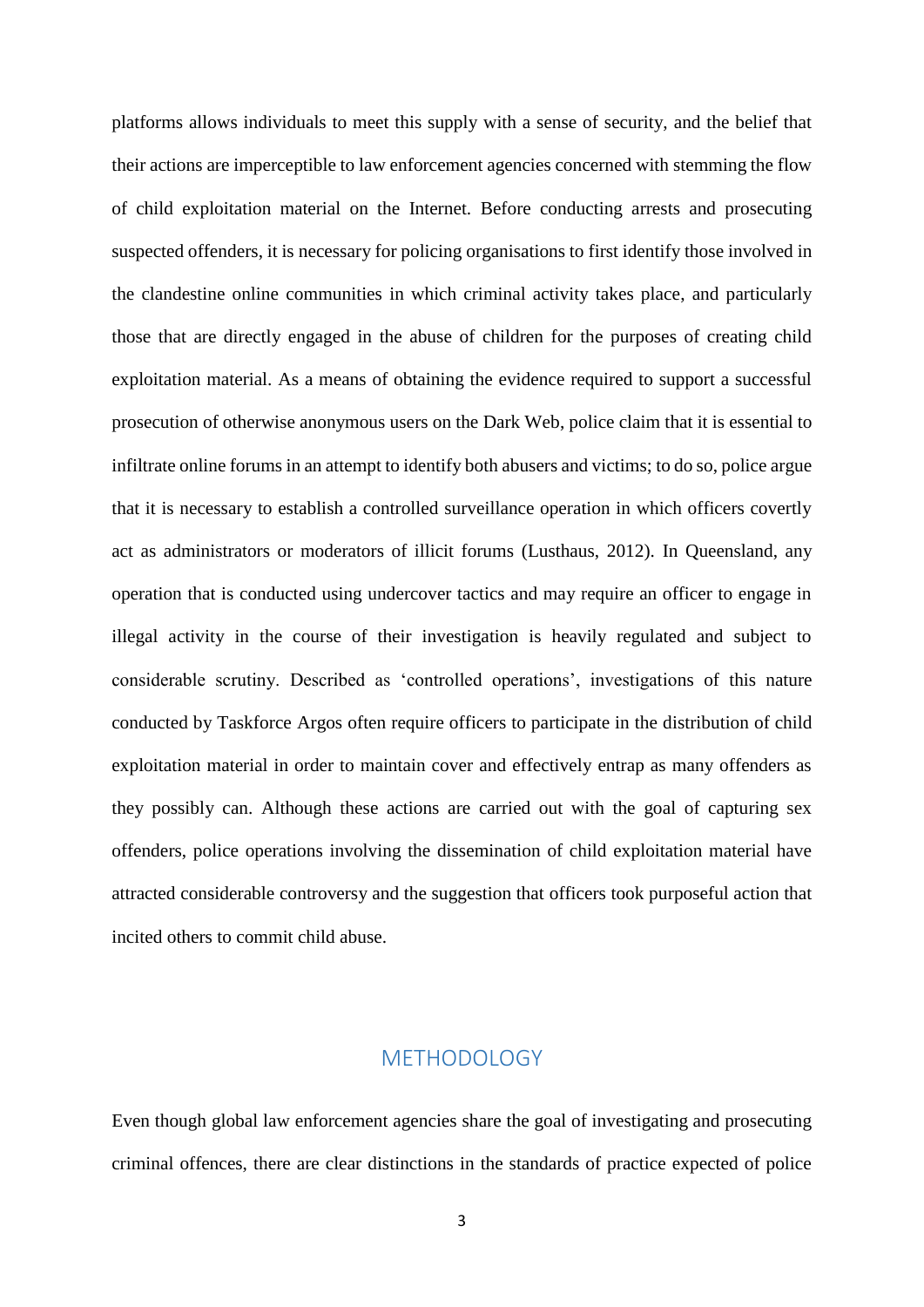across different nations and socio-cultural systems. With the regulations governing police powers differing considerably between jurisdictions, it is useful to focus attention on a context in which law enforcement is granted a wide scope of authority in relation to covert infiltration. Whilst the vast majority of policing organisations are offered a certain degree of flexibility when it comes to covert intelligence-gathering operations, the Queensland Police Service's Taskforce Argos was chosen as a focal point due to the expansive powers afforded to it under the state's *Police Powers and Responsibilities Act 2000*. Under the provisions of this act, officers in Queensland have the authority to apply to the courts for permission to commit criminal offences in the course of an investigation. Officers in Queensland are empowered by a system that offers indemnity for a broad range of criminal offences; most pertinently for officers attached to Taskforce Argos, it is possible to petition the court to allow officers to disseminate child exploitation material in the course of a covert investigation (Hoydal et al, 2017). Due to the relative lack of restriction on Taskforce Argos in comparison with its international counterparts, the Queensland child exploitation unit has become an integral participant in many multinational investigations conducted into the supply of child exploitation material on the Dark Web; its position at the centre of several major covert operations makes Taskforce Argos the perfect framework through which it is possible to understand the implications of using covert tactics when investigating potential criminal offences in a digital environment.

# LITERATURE REVIEW

The vast majority of contemporary focus in the area of child exploitation focuses on the production and dissemination of illicit material over the Internet; that said, it is important to bear in the mind that methods of investigation child exploitation material predates the current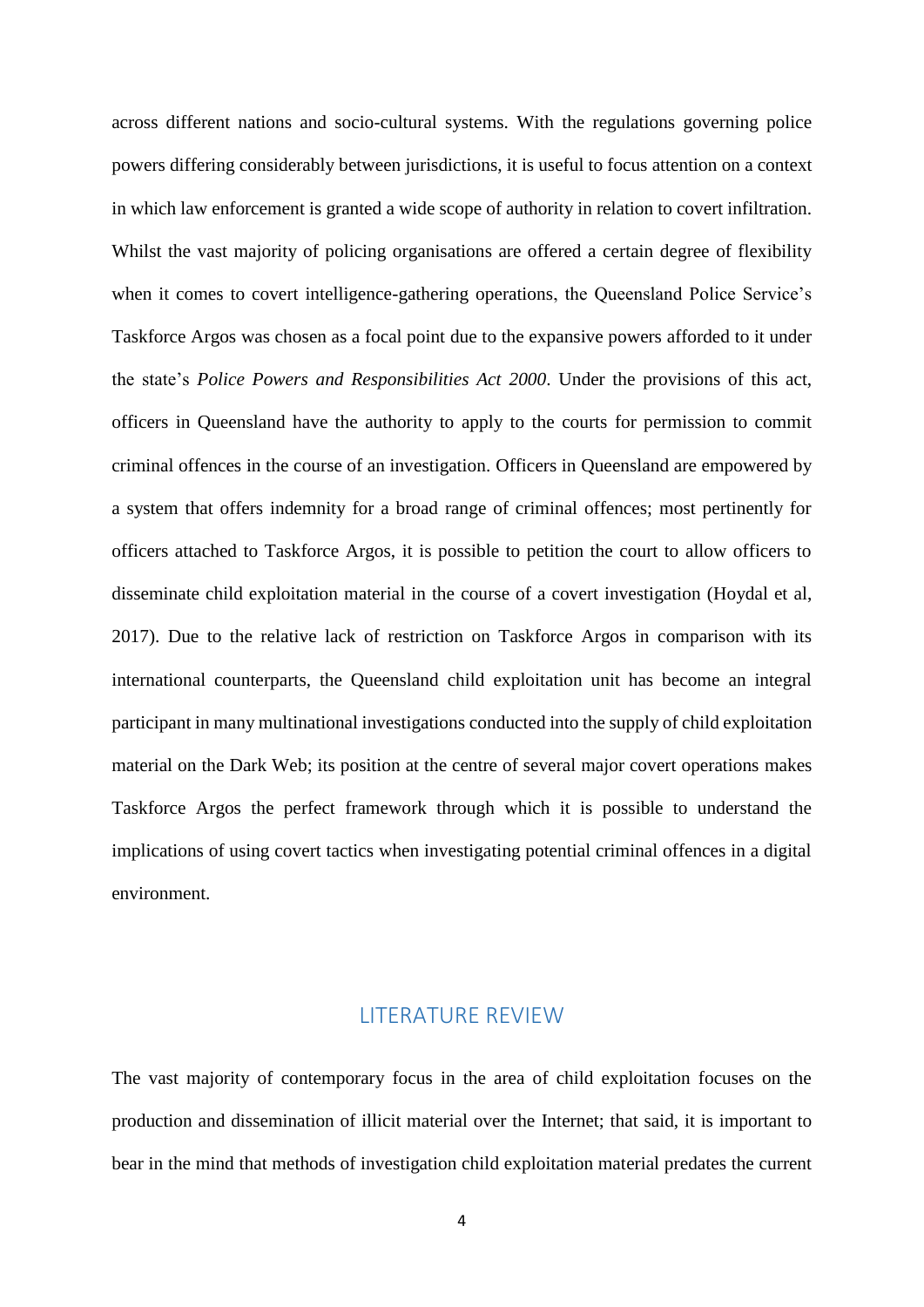era of digitally-assisted offending. Shouvlin (1981, p. 535) notes that "the incidence of sexual exploitation of children [had] risen dramatically" during the 1970s. Shouvlin goes on to suggest that it is likely that this increase was simply a rise in reported cases, as opposed to an actual increase in offences taking place. Tyler and Stone (1985) support Shouvlin's position that child sexual abuse has taken place throughout history, going further in arguing that technological advancement has simply provided more opportunities for offenders to exploit children in new ways through the production of child pornography. It was apparent to Tyler and Stone that child exploitation material could not be combatted without a global approach: they argue that, in spite of the fact that many jurisdictions had moved swiftly to prohibit production and possession of illicit material, the lack of a worldwide approach in 1985 meant that there would always be avenues by which producers and users could access exploitative content. Goldstein (1987) built on this early work in relation to child pornography with the publication of one of the first instructional manuals dealing with the investigation of child exploitation material. By incorporating insights gained by interviewing victims and offenders, as well as examining the legal and evidentiary concerns of child pornography investigations, Goldstein was able to produce a step-by-step guide for investigators that provided a standard of case management for law enforcement agencies prior to child exploitation offending moving into ever-more complex digital realm.

Increased access to the Internet and the development of new communications technologies that accompanied this access has forced a significant paradigm shift in the way that investigators must approach the production and, particularly, the distribution of child sexual exploitation material. Ferraro and Casey (2005) note that undercover operations are often an important tool in gathering evidence against online networks without alerting participants that they are under active investigation; nevertheless, they also caution police not to ignore their ethical obligations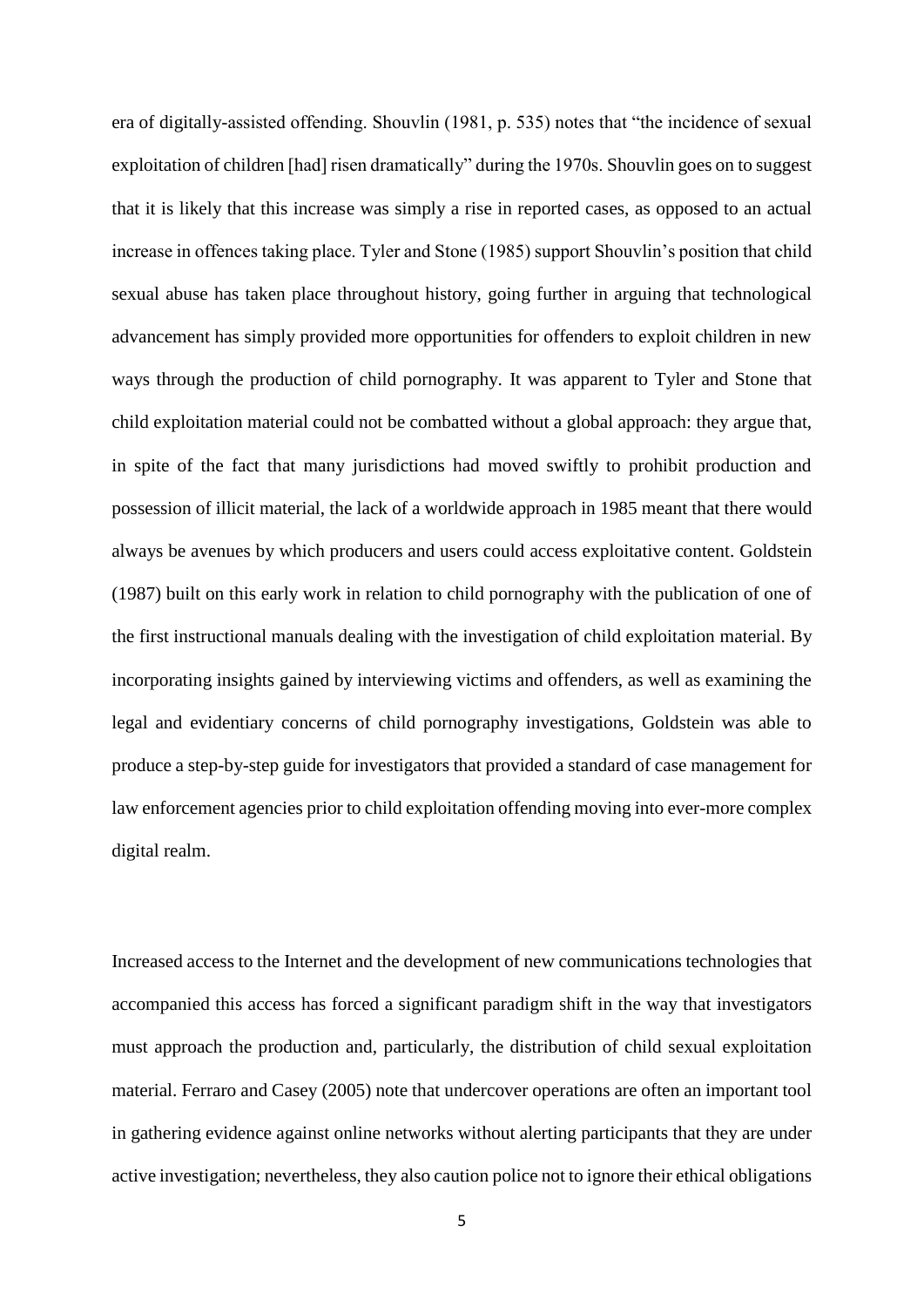in the pursuit of a culprit. Ferraro and Casey refer to the 'golden rules' for investigating child exploitation online as established by Astrowsky and Kreston (2001), who assert that "it goes without saying that the job of law enforcement is not to add to the volume of illegal materials available on the Internet" by sharing child pornography whilst undercover (p. 1). Taskforce Argos investigators would dispute what is meant by 'adding to" to the volume of illegal materials available to sexual predators of children, yet it is interesting to note that Astrowsky and Kreston are clear in their position opposing any and all dissemination of child pornography in the course of an undercover investigation.

Wells et al (2007) highlight the difficulties inherent in conducting an undercover investigation into child sexual exploitation, even when using undercover or otherwise covert tactics; they argue that it simply not enough to charge an individual with possession of child pornography if a victim cannot be identified and proven to be unequivocally under the legal age of consent. In their recommendations, Wells et al note the "significant challenges" posed by investigating child exploitation material on the Internet and, again, call for a globally-coordinated approach towards online child exploitation groups of the kind that Taskforce Argos has become involved in with increasing regularity in recent years. Krone (2005) makes particular reference to the powers afforded to Taskforce Argos under the *Sexual Offences (Protection of Children) Amendment Act 2003*. Krone's primary focus is on Taskforce Argos's actions posing as children online in order to identify those 'grooming' children for sexual abuse; he notes that the phrasing of the amendment giving police the power to investigate grooming as a criminal offence is such that it allows them broadly extra-territorial jurisdiction. Under this amendment, Taskforce Argos holds jurisdiction if the offender or victim is "either in Queensland or elsewhere" and, as such, has a relatively open brief to investigate criminal activity with even the most tangential connection to the taskforce's primary jurisdiction of Queensland. Krone's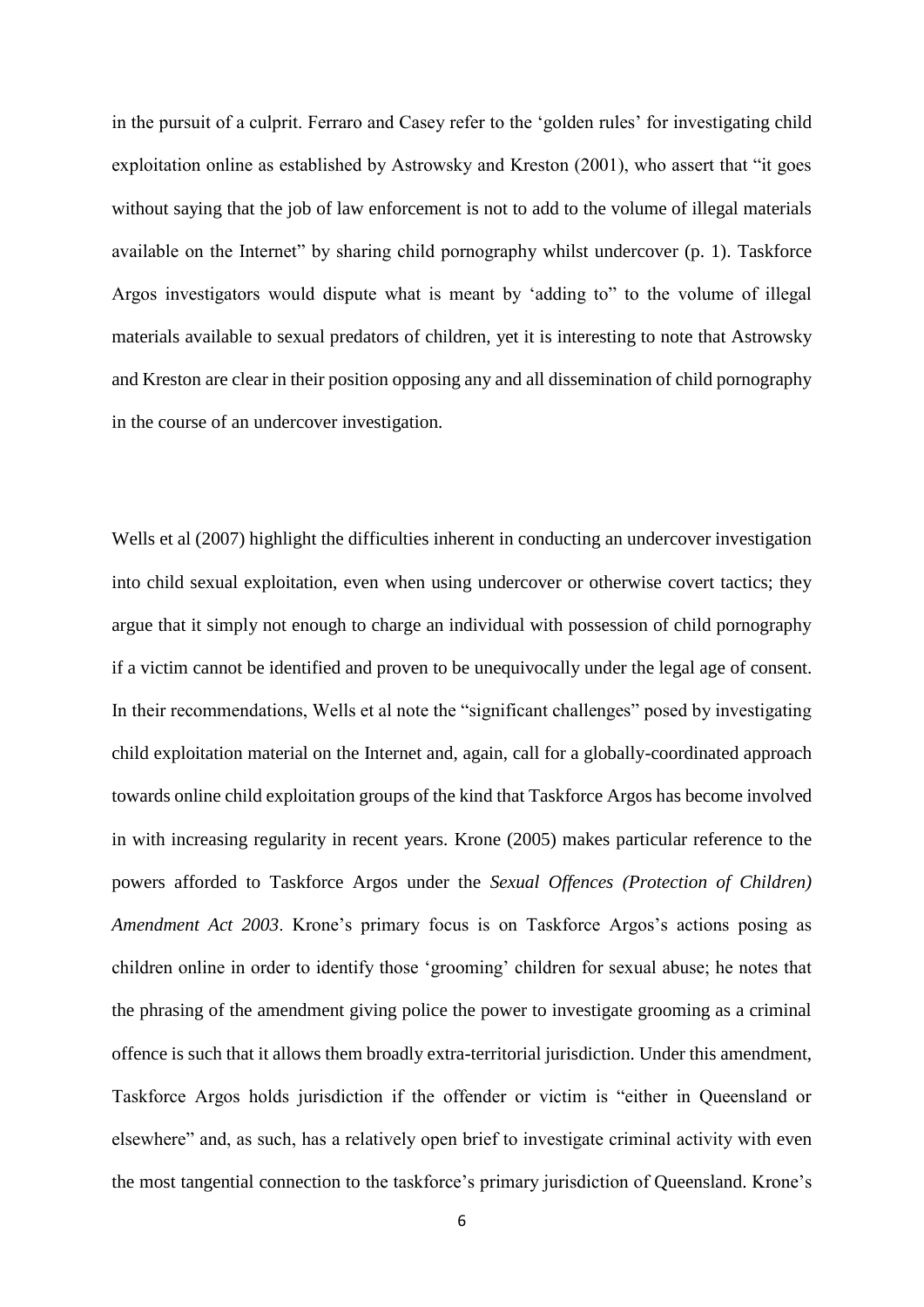assessment of the powers afforded to the Queensland Police is relevant to the discussion of the factors that makes it such an integral global partner when it comes to investigating the proliferation of child exploitation material.

In the global law enforcement community, Taskforce Argos has become a favoured international partner in the investigation of online child exploitation distribution due to the relatively lax restrictions placed on it by the judicial system. As such, the reasons that the methods employed by Taskforce Argos are not allowable in other jurisdictions must be examined in order to determine the ethical basis of the unit's investigatory approach. A central concern is that evidence gained through illegal conduct could be deemed inadmissible due to the illicit way in which it was obtained. Erdely et al (2010) note that "at each step in an investigation, the investigator's behaviour is bound by law… first and foremost, the investigator will be liable for lawbreaking of their own" (pp. 98-99); intelligence obtained as a result of illegal action is dubbed 'fruit of the poisonous tree' and typically results in a case being inextricably compromised. An investigation based on evidence that would otherwise fall under the category of fruit of the poisonous tree can proceed, however, if it is determined that an investigator acted in 'good faith' when engaging in the criminal behaviour that led to evidence being discovered (Fennelly, 1991).

Good faith is predicated on the concept that invoking an exclusionary approach to blatant evidence of illegal conduct "serves only to protect those upon whose person or premises something incriminating has been found" (Fennelly, 1991, p. 1087). Use of covert undercover tactics in targeting child exploitation networks is a central area of dispute for those arguing in favour of a 'good faith' exception for criminal conduct by police. As Joh (2009, p. 157) states,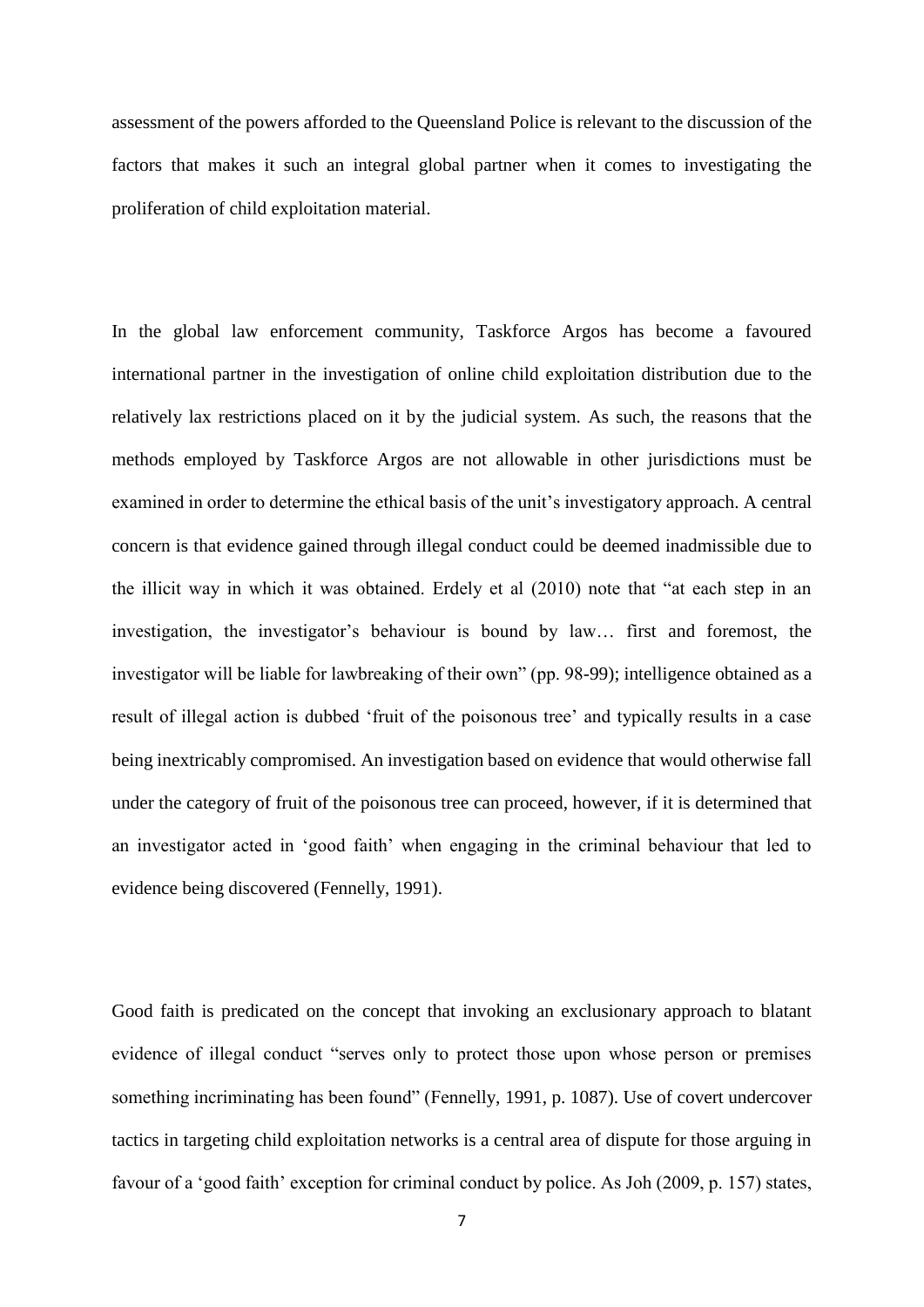"the practice of authorised criminality is secret, unaccountable, and in conflict with some of the basic premises of democratic policing"; in contrast, Vendius (2015) argues that international experts are generally in agreement that "a proactive approach, including the use of undercover tactics, was regarded as crucial… [and] is especially valuable when trying to infiltrate paedophile circles where abuse is actually taking place" (p. 12). It is apparent that the type of undercover operations engaged in by Taskforce Argos exist in an ethical grey area in international policing literature: it is clear that engaging in criminal behaviour to gather evidence is ordinarily considered inappropriate, yet there is also a widespread agreement that these tactics work when it comes to infiltrating online child exploitation networks.

#### DISCUSSION

#### A background to Taskforce Argos and child protection in Queensland

Established at the outset of the Internet era in the late 1990s, Task Force Argos was the first branch of the Queensland Police Service to address the challenges posed by the supply of child exploitation material via digital networks. Officers attached to Task Force Argos were engaged in undercover operations targeting potential child sex offenders in Internet chatrooms from at least 2002; posing as children in an effort to make contact and gather evidence against potential offenders, Task Force Argos was successful in identifying a number of repeat offenders that were actively engaged in abusive behaviours and were in possession of tens of thousands of illicit images of child sexual abuse (Krone, 2015). The type of network disrupted by these early undercover operations paled in comparison to those targeted by Task Force Argos in the mid-2000s and, in particular, after its minor involvement in the multinational Operation Auxin in 2004. After it was discovered by the FBI that a child pornography website was processing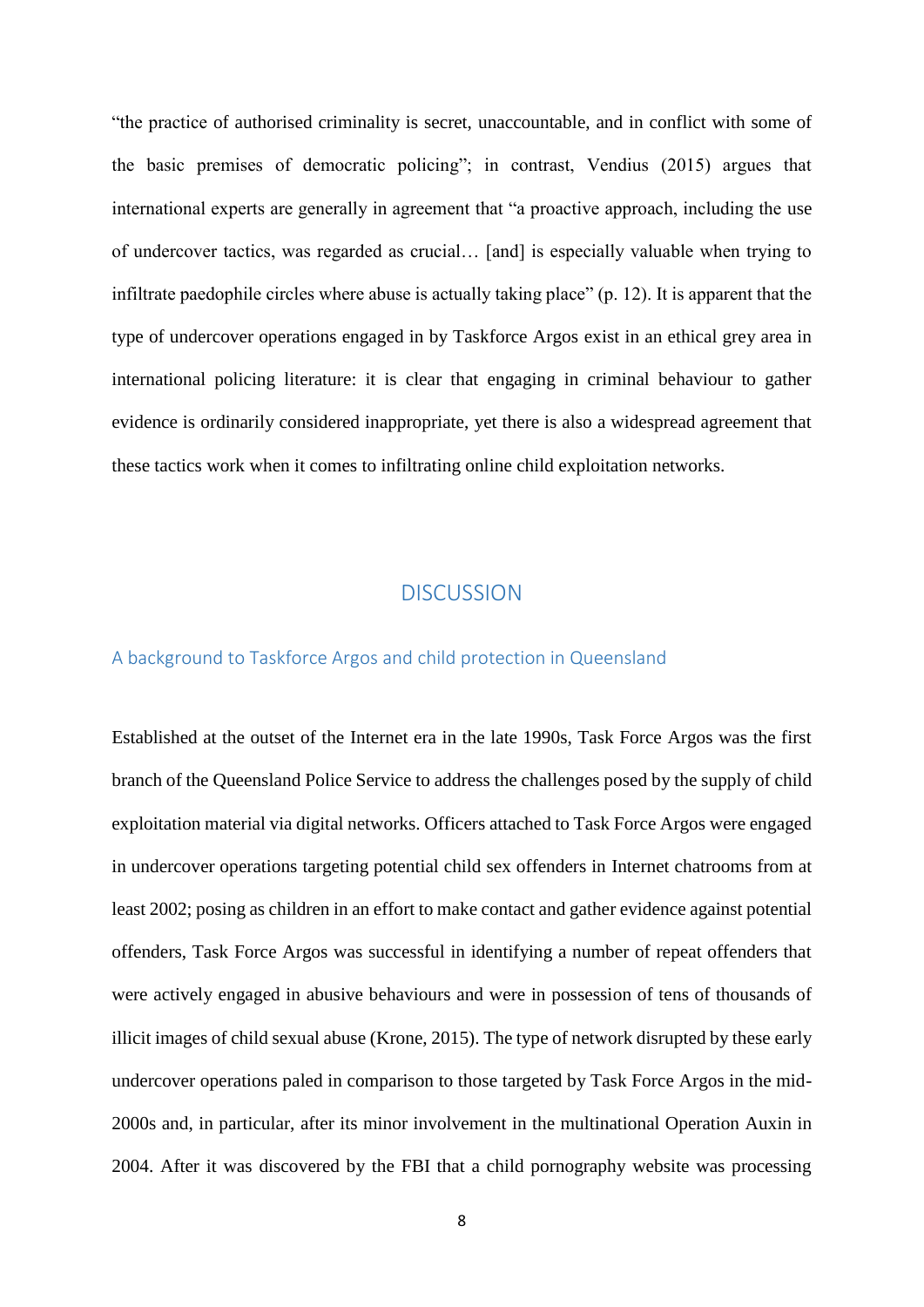credit card transactions through a Florida-based company, the payment records were used by law enforcement agencies worldwide to investigate and prosecute suspected offenders.

Police arrested 191 individuals in Australia alone as a result of Operation Auxin, 57 of whom were in Taskforce Argos's immediate jurisdiction of Queensland (Dixon, 2005). While police in Queensland were not actively involved in carrying out Operation Auxin, the potential presented by tracking those in possession of child sexual exploitation material was made clear by the coordinated action and would go on to become a staple aspect of Taskforce Argos's strategy going forward. Taskforce Argos's adoption of tactics building on those used in Operation Auxin was made clear through its involvement in Operation Achilles in 2006. A direct collaboration with the FBI, this covert investigation ran for over two years and focused on the infiltration of an international network of child sexual offenders; due to the comparatively loose restrictions on the actions taken by Taskforce Argos in its controlled operations, the Queensland-based unit took the lead in infiltrating the online abuse community and monitoring the material shared by its members, and was responsible for passing intelligence gathered to other partners in global law enforcement (Bowles, 2014). Operation Achilles led to the arrest of over 100 individuals for the possession of child exploitation material, the removal of more than 70 children from abusive situations and the closure of four commercial child exploitation websites (Munro-O'Brien, 2009).

#### Infiltrating and controlling Dark Web abuse forums by Taskforce Argos

Over more than a year, the multinational Operation Artemis focused on two interconnected child exploitation forums on the Dark Web: the Giftbox Exchange and Child's Play. Taskforce Argos's involvement with this investigation began in May 2016 after being offered access to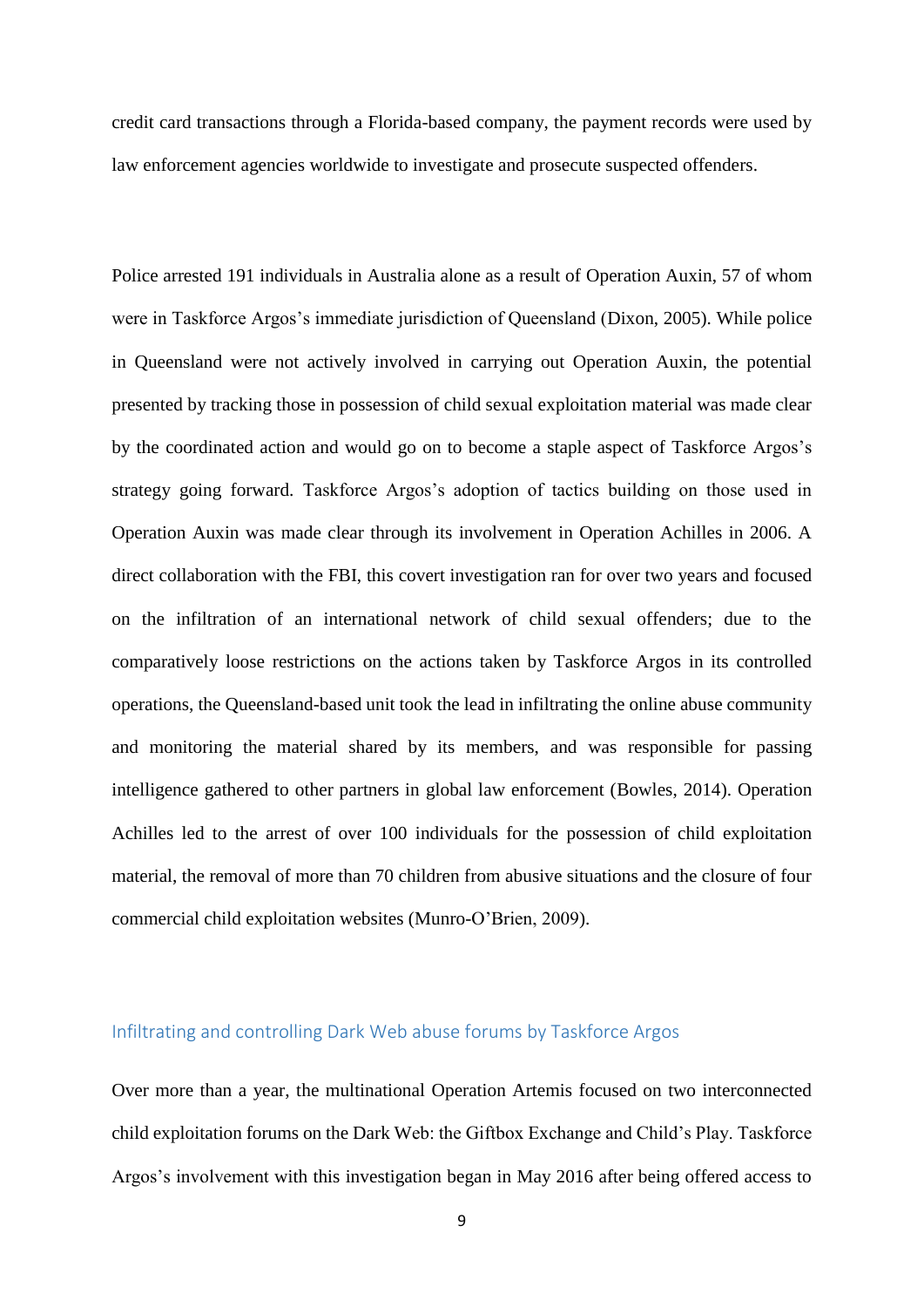the account details of a European moderator of the Giftbox Exchange by a third-party law enforcement agency; this European agency sought out Taskforce Argos due to the stricter regulations placed on controlled operations in its own jurisdiction, as well as Taskforce Argos's previous experience in Operation Rhodes (Bowles, 2014). As a moderator, officers from Taskforce Argos did not have full control of the Giftbox Exchange and could only monitor the activity of users on the site. It was during this phase of the operation that another forum, Child's Play, was founded: officers monitoring the Giftbox Exchange suspected a connection with Child's Play due to a range of similarities in messages posted by Giftbox Exchange moderator CuriousVendetta and Child's Play founder WarHead (Hoydal et al, 2017). As it happened, these suspicions proved valid: both usernames could be traced to a Canadian man, Benjamin Faulkner, who was subsequently arrested along with Giftbox Exchange founder Patrick Falte in Montpelier, Virginia, on 1 October 2016 (Green, 2016). Faulkner and Falte had been tracked by the U.S. Department of Homeland Security, and were arrested by American authorities shortly after having participated in the rape of a four-year-old girl; though both men were subsequently charged and sentenced to lengthy prison terms, U.S. law enforcement was able to extract the passwords for Child's Play from Faulkner, which were then passed on to Taskforce Argos and allowed them to conduct an operation similar to that which took place in Operation Rhodes (Hoydal et al, 2017).

Assuming Faulkner's online persona of WarHead was a coup de grace of sorts for Taskforce Argos: whilst The Love Zone had a membership of around 45 000, the number of users on Child's Play was significantly higher with around one million registered accounts at the time Taskforce Argos took control (McInnes, 2017). During the time that Taskforce Argos ran Child's Play, the spread of child exploitation material on the forum was exponential. At the time that police took control of the site, less than 6000 posts with exploitative images had been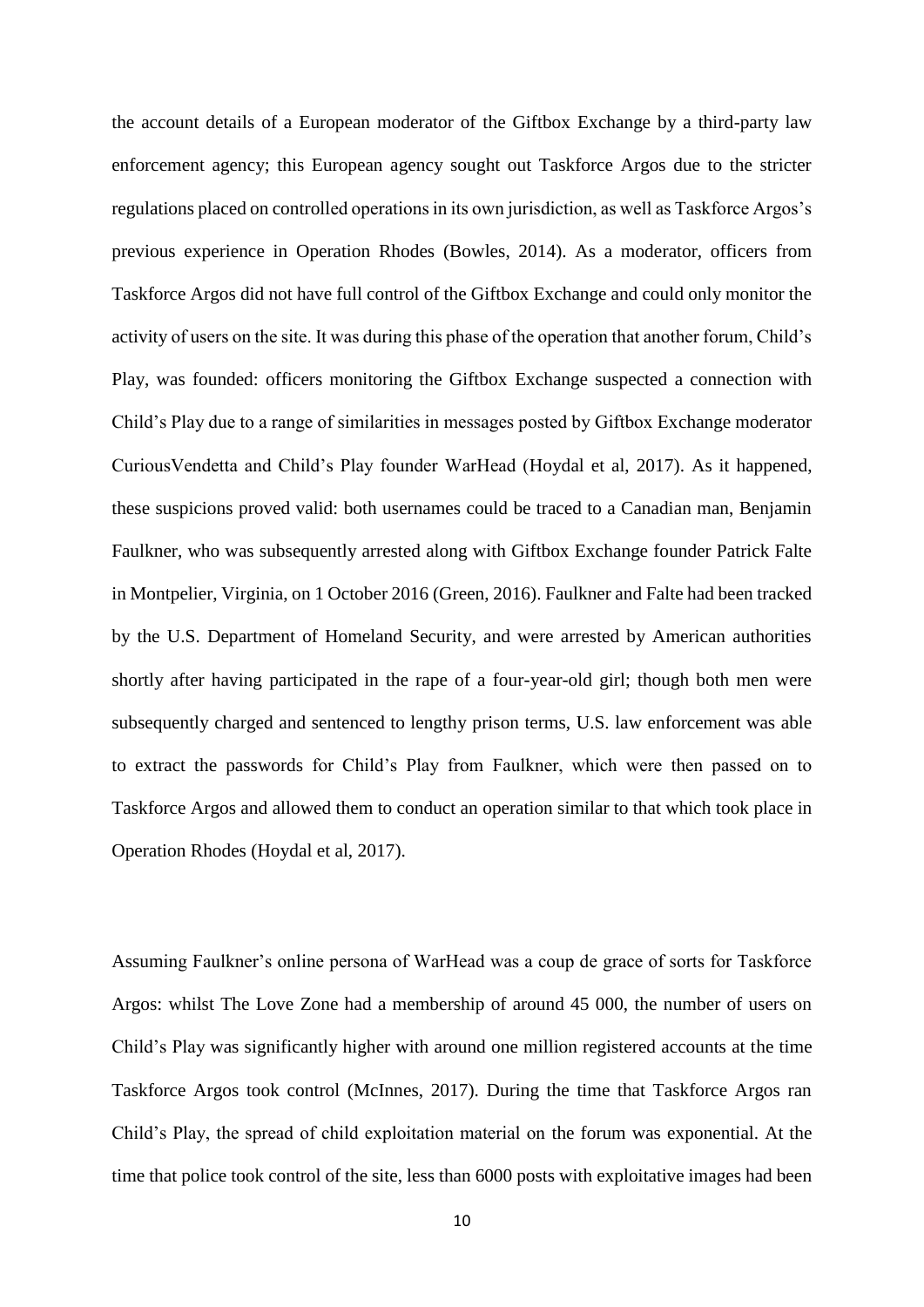posted on the site; by the time Child's Play was shut down eleven months later, this number had more than doubled to over 12 000 posts (Hoydal et al, 2017). Most concerning from a law enforcement perspective, while acting as WarHead it was expected that police would post a monthly status update which would include an image of child exploitation to 'prove' to members that the site had not been compromised; this activity would not be legal in many international jurisdictions, yet was an ability afforded to Taskforce Argos under the auspices of a "controlled operation" under the *Police Powers and Responsibilities Act 2000*. Paul Griffiths, one of Taskforce Argos's lead investigators, told *VG* magazine that the images shared were already in circulation, and that it was the view of he and his colleagues that the benefits of re-sharing the images outweighed the negatives associated with perpetuating the dissemination of the material (Hoydal et al, 2017). Taskforce Argos operated Child's Play as WarHead for eleven months before shutting down the forum and, based on the principle that it only shared exploitative material with WarHead's monthly status update, it could be assumed that child abuse material was shared by officers on at least eleven separate occasions. The covert phase of Operation Artemis came to a conclusion on 13 September 2017 with the closure of Child's Play: as a result of the undercover investigation, Taskforce Argos was able to identify up to 90 primary targets worldwide and over 900 users that it believed should be arrested for either producing or possessing child exploitation material (Hoydal et al, 2017).

# Protecting against evidentiary exclusion the 'fruit of the poisonous tree' doctrine in Queensland

Regardless of the results achieved in Taskforce Argos's covert operations, the methods adopted by Queensland police in order to infiltrate targeted networks of child sexual exploitation continue to prove controversial. It is evident that officers attached to Taskforce Argos have had the opportunity to develop a clear expertise in combating child pornography on the Dark Web;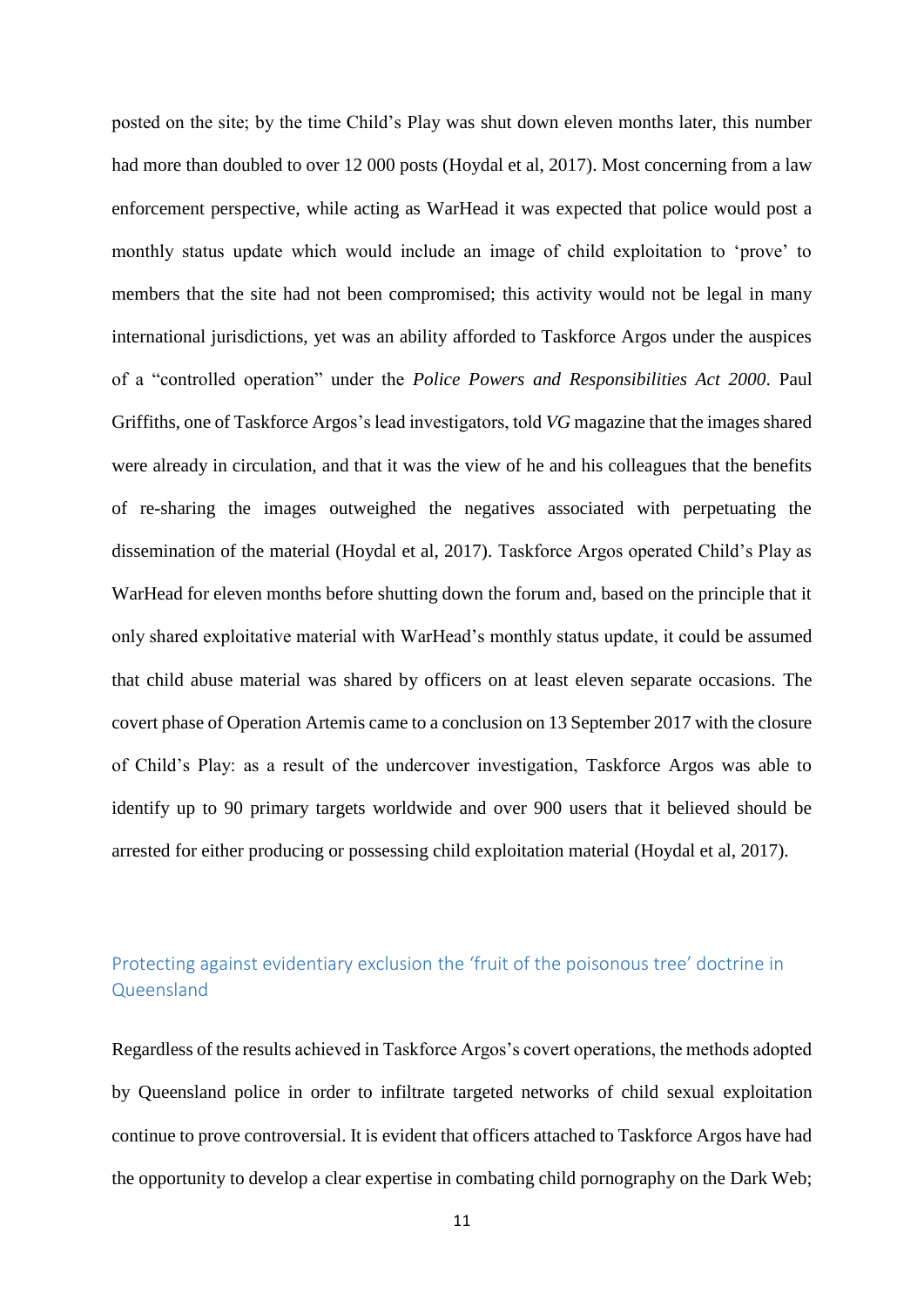that said, the initial partnerships forged between Taskforce Argos and its international counterparts resulted first and foremost as a by-product of the lax restrictions placed on controlled operations in Queensland (Bowles, 2014). Tactics that were essential to the success of investigations like Operation Rhodes and Operation Artemis would not have been legal in other jurisdictions, and as such the evidence gained by the use of these methods would be inadmissible in court. Unlawfully obtained evidence is often labelled as "fruit of the poisonous tree" in the law enforcement community, a reference to the fact that it is indelibly tarnished by the methods by which it was acquired (Erdely et al, 2010). Pitler argues that "there must be a significant relationship between the unlawful activity and the evidence seized to warrant exclusion" in a judicial setting (1968, p. 579). If the illegal actions of a police officer were a fundamental element in the acquisition of the evidence in question, Pitler asserts that a reasonable level of causation would exist to allow for it to be set aside by a trial judge. In the vast majority of cases, the processes governing evidence-gathering by police officers are fairly straight-forward, as would the definitions around what would constitute fruit of the poisonous tree; the legal indemnities associated with controlled operations by specialist units like Taskforce Argos serve to complicate these established protocols and, in the Queensland context, provides for an almost limitless set of exceptions that allow officers to act with virtual impunity.

In analysing the extent to which Taskforce Argos's investigative methods attract the risk of bearing fruit of the poisonous tree, it is important to differentiate between what is allowable under the provisions of the *Police Powers and Responsibilities Act 2000* and what is not. The act is explicit in delineating the powers afforded to Queensland police officers whilst engaged in a controlled operation. Authority is given to participants in a controlled operation under section 258 of this legislation to engage in a broad range of criminal conduct if they deem it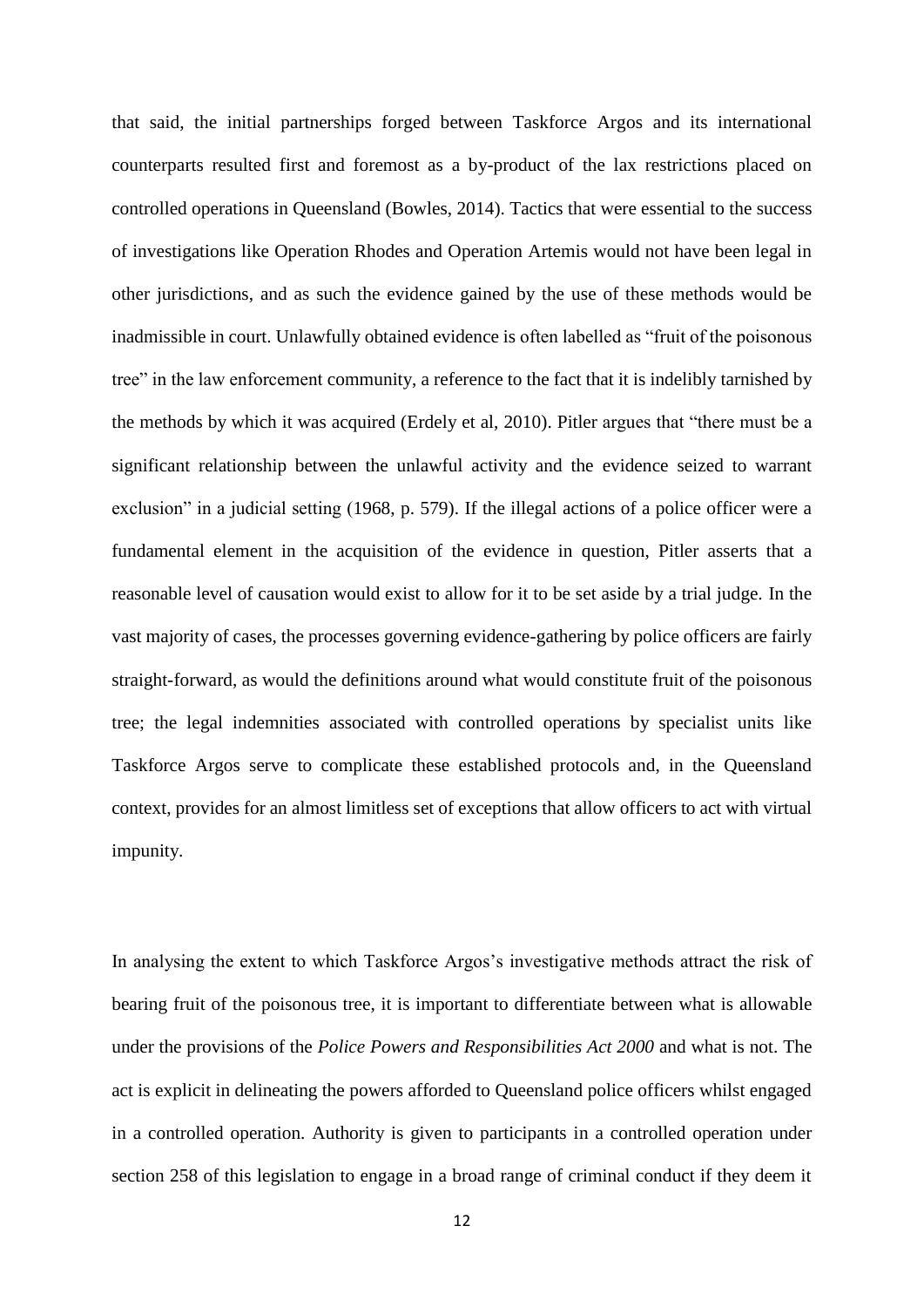"reasonably necessary" to maintain their cover or to otherwise "take advantage of an opportunity to gather evidence about a relevant offence" (p. 303). Of particular note when considering the global-focus of Taskforce Argos is the broad scope in which the *Police Powers and Responsibilities Act 2000* defines the jurisdiction of officers participating in controlled operations. The act establishes that indemnities are provided to those involved in a controlled operation "despite any other Act or law of this jurisdiction… whether in this jurisdiction or elsewhere" (p. 302). Establishing a form of extra-territorial jurisdiction is a key provision when it comes to the work performed by Taskforce Argos on Dark Web forums like Child's Play, in a similar manner to the way that Krone (2005) argues that the *Sexual Offences (Protection of Children) Amendment Act 2003* is a necessary legislative measure to enable the Queensland police to pursue those grooming children in online chatrooms. By providing a protection for extra-jurisdictional action each of these acts protect against a common source of evidentiary exclusion, that being occasions in which an operation is conducted outside of an agencies predefined jurisdictional authority (Tullis & Ludlow, 1975). If not for these extensions in the parameters of police jurisdiction, it would be far more complicated for Taskforce Argos to obtain usable intelligence on the Dark Web. A forum like Child's Play, with its American-Canadian administrators and a server based in Europe, would be arguably off-limits to Taskforce Argos under ordinary circumstances; this would effectively curtail investigations like Operation Artemis before they even began and necessitate a complete overhaul in the strategies used by the Queensland police.

There are several clauses in the *Police Powers and Responsibilities Act 2000* that restrict the actions of officers like those serving in Taskforce Argos. Aside from ruling out immunity for criminal actions causing death or serious injury, the *Police Powers and Responsibilities Act 2000* specifically precludes indemnity for conduct that "involve[s] the commission of a sexual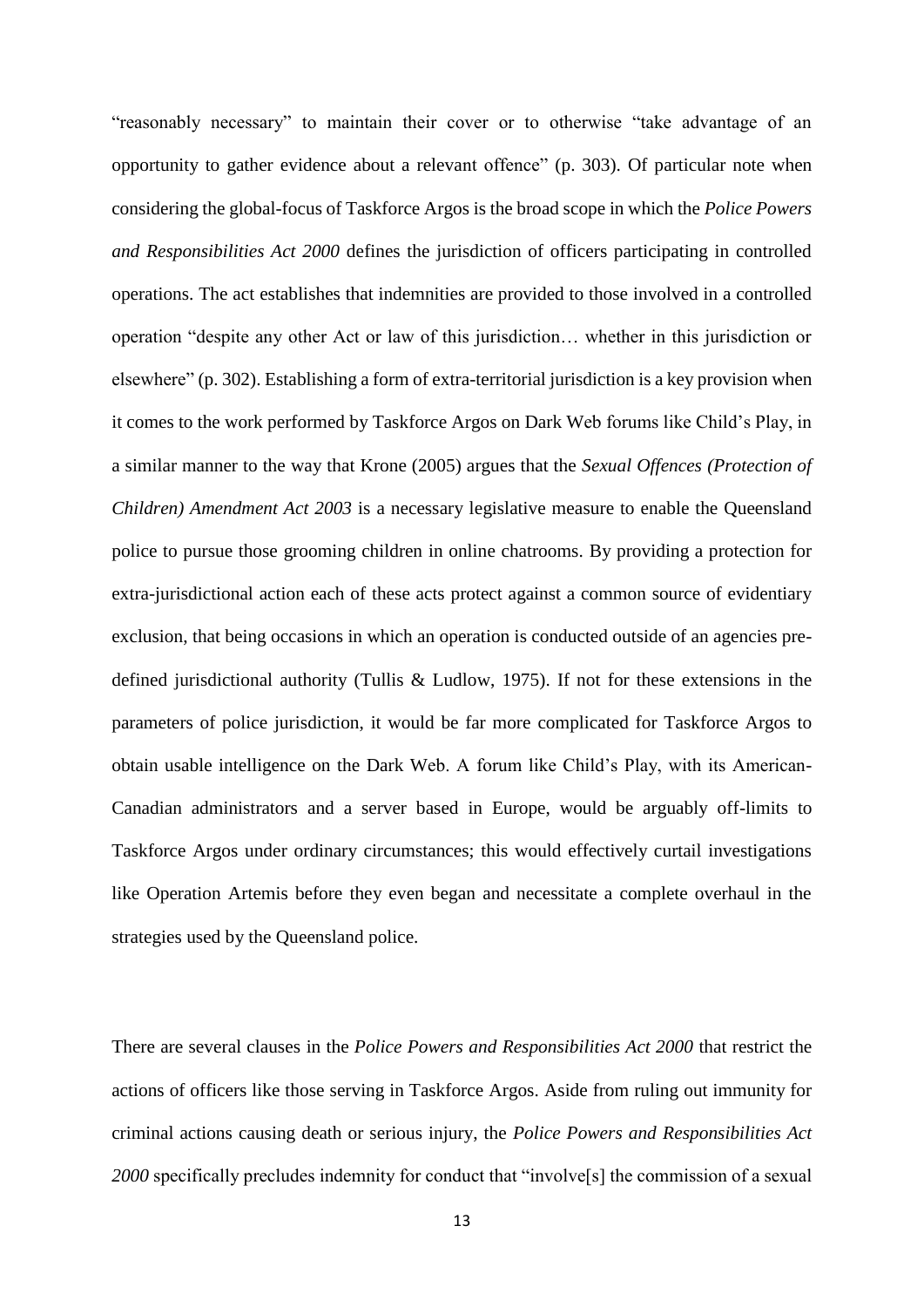offence against any person" in the course of an investigation (p. 303). It is this clause that presents the most significant concern for Taskforce Argos when it comes to conducting longterm covert investigations such as the administration of Child's Play in 2016/17. Unlike previous controlled operations conducted by Taskforce Argos, it was required of officers posing as Child's Play founder WarHead to post regular status updates featuring images of child pornography with some regularity over the eleven month period that Queensland police had control of the forum (Hoydal et al, 2017). From a judicial standpoint, it is fairly ambiguous as to whether posting images of child exploitation in itself constitutes incitement to commit an offence; what is more explicit, however, is the type of language that accompanied these images as part of WarHead's monthly status update. *VG* reports that on 3 January 2017 - several months after Child's Play was taken over by Taskforce Argos – an officer posing as WarHead posted a message to users reading "I hope that some of you were able to give a special present to the little ones in your lives, and spend some time with them" (Hoydal et al, 2017).

In an interview with *VG,* senior officer Paul Griffiths admits that the use of such language could be interpreted as encouraging or inciting the commission of an offence against a child. Nevertheless, a legislative loophole exists in the *Police Powers and Responsibilities Act 2000*  that could be used to avoid prosecution for offences of this nature: subsection 3(d) of section 258 of the act states that an officer is considered criminally responsible if they encourage or induce a person to commit an offence "of a kind the person could not reasonably be expected to have engaged in if not encouraged or induced by the officer to engage in it" (p. 303). It could be argued that users of a Dark Web forum dedicated to child abuse like the members of Child's Play are already predisposed to commit a sexual offence against children; as such, the ambiguous encouragement of an undercover officer could not be considered to induce them to commit a criminal act that they "could not reasonably be expected to have engaged in" absent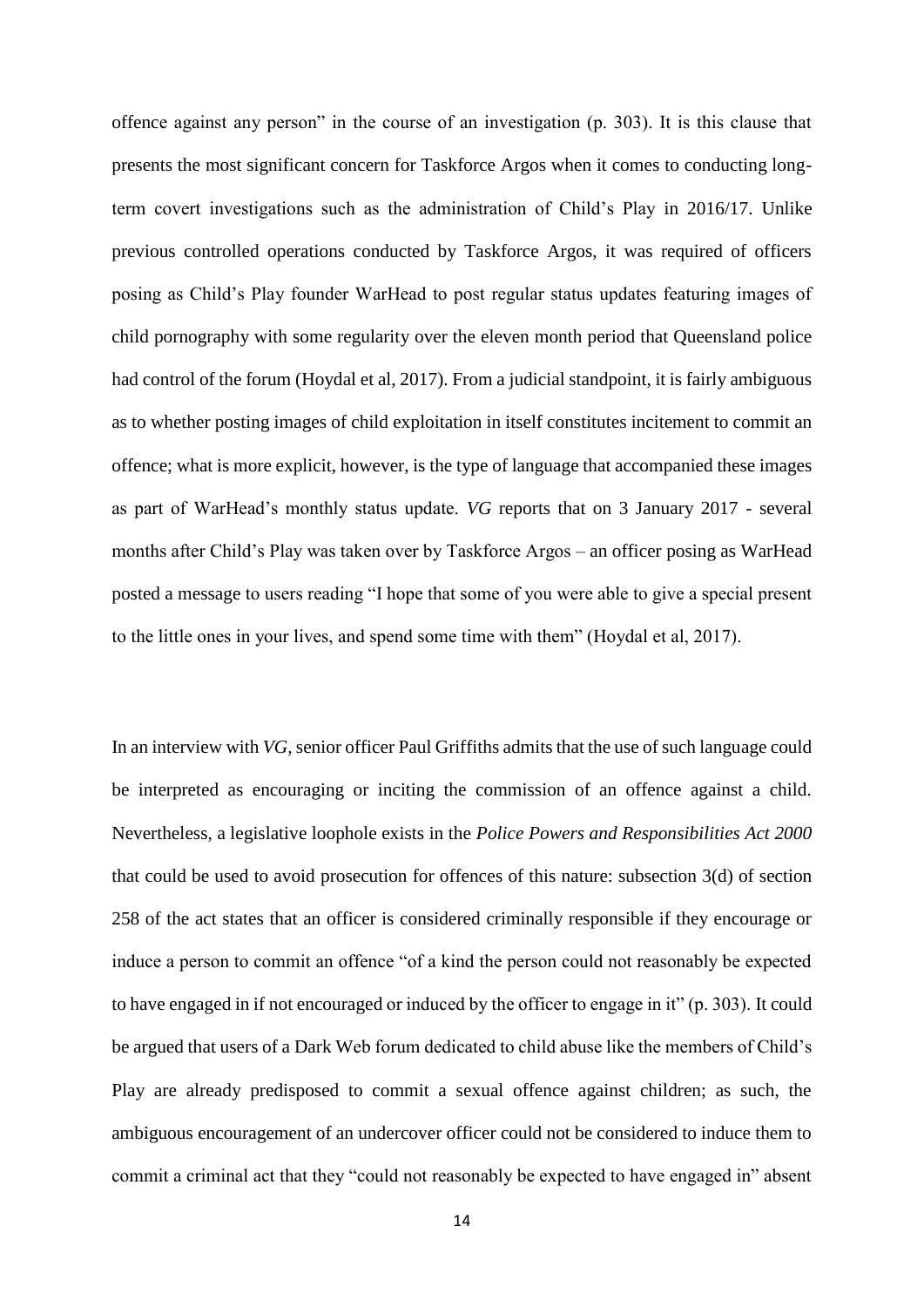the intervention of undercover police officers. As in most circumstances, context is key in determining the extent of protection afforded to police in controlled operations like those carried out by Taskforce Argos. Due to the extensive nature of the protections in the *Police Powers and Responsibilities Act 2000*, it is clear that evidence gathered by Taskforce Argos through investigations like Operation Artemis would not be considered fruit of the poisonous tree in cases presented before a court that acts under the judicial authority of Queensland.

#### Cross-jurisdictional issues arising from Taskforce Argos's methods

Though the provisions of the *Police Powers and Responsibilities Act 2000* support the admissibility of evidence in Queensland, this is not to suggest that intelligence that is lawfully obtained by Taskforce Argos would be considered as fruit of the poisonous tree in other jurisdictions. Reidenberg (2005) notes that "the current Internet technology creates ambiguity for sovereign territory because network boundaries intersect and transcend national borders" (p. 1951); whereas Reidenberg sees this as a problem for global law enforcement, the collaborative partnerships that exist between Taskforce Argos and its international counterparts indicates that a lack of clearly-defined sovereignty has in fact proven beneficial in the pursuit of online child exploitation networks. Earlier investigations such as Operation Achilles and Operation Rhodes were predicated on a vague sense of jurisdictional authority in the sense that Taskforce Argos's involvement was triggered by the reasonable belief that offenders were operating within Queensland's borders (Munro-O'Brien, 2009; Safi, 2016). Whilst the field of digital law is constantly evolving, the concept of personal jurisdiction on the Internet was firmly established by the High Court of Australia in *Dow Jones & Co. v. Gutnick* in 2002. It was determined by the court in this case that U.S. organisation Dow Jones were subject to Australian defamation law arising from posts published on one of its websites, in spite of the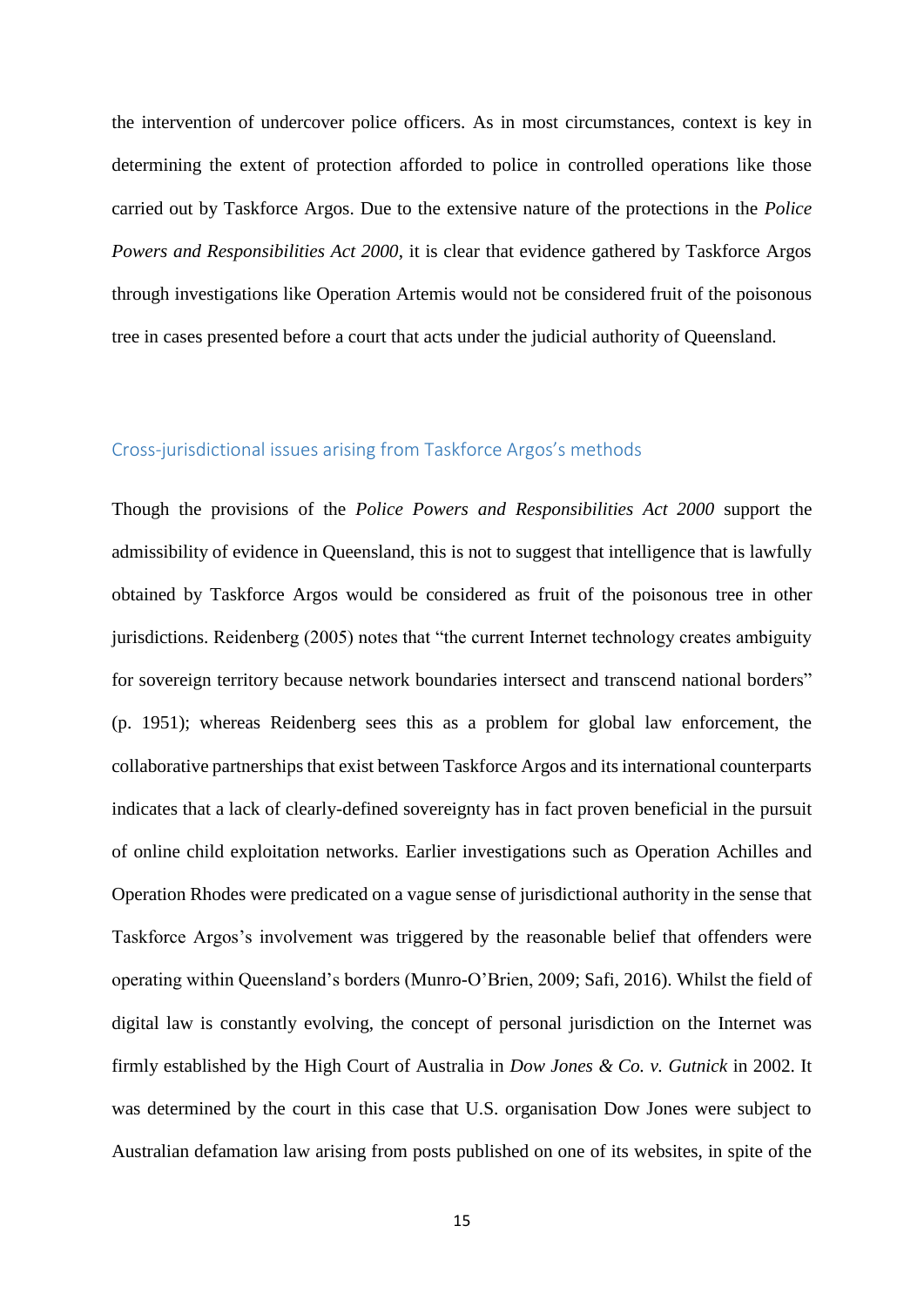fact that the post in question had been written in the U.S. and published on a U.S. based server (Garnett, 2004). As a result of this case, it was established under Australian law that the location in which the offence caused harm could be considered a 'personal jurisdiction' and it was just as possible to pursue legal action in that venue; the verdict in *Dow Jones & Co. v. Gutnick* led to a more ambiguous re-definition of jurisdiction that is to the benefit of Taskforce Argos when it comes to justifying its involvement in high-profile multinational investigations.

By the time Operation Artemis commenced in 2016, this pretext of legitimate jurisdictional authority as established by *Dow Jones & Co. v. Gutnick* had been all but abandoned in order to focus on identifying and shutting down criminal networks regardless of the location of offenders or victims. As noted, the ability to act across jurisdictional borders is given to Queensland police under the provisions governing controlled operations in the *Police Powers and Responsibilities Act 2000*; there is no condition in this act that officers must reasonably believe an offence is being committed or will be committed in Queensland, giving specialist teams like Taskforce Argos the authority to act outside of its jurisdiction in a loosely-defined range of situations. Providing its expertise to assist the investigations of international partner agencies is one of the circumstances in which extra-jurisdictional actions carried out by Taskforce Argos have been routinely approved by Queensland authorities, particularly in the period since the unit achieved global acclaim for its successes in Operation Achilles (Bowles, 2014). A grey area does exist, nevertheless, in terms of whether investigations like Operation Rhodes and Operation Artemis should be considered a collaborative partnership or a case of jurisdictional forum shopping by international law enforcement agencies. It appears that there was little pretext for the involvement of Taskforce Argos in the initial investigation into the Giftbox Exchange and Child's Play Dark Web forums. Indeed, officers from Taskforce Argos originally assumed the identity of a moderator on the Giftbox Exchange in May 2016 after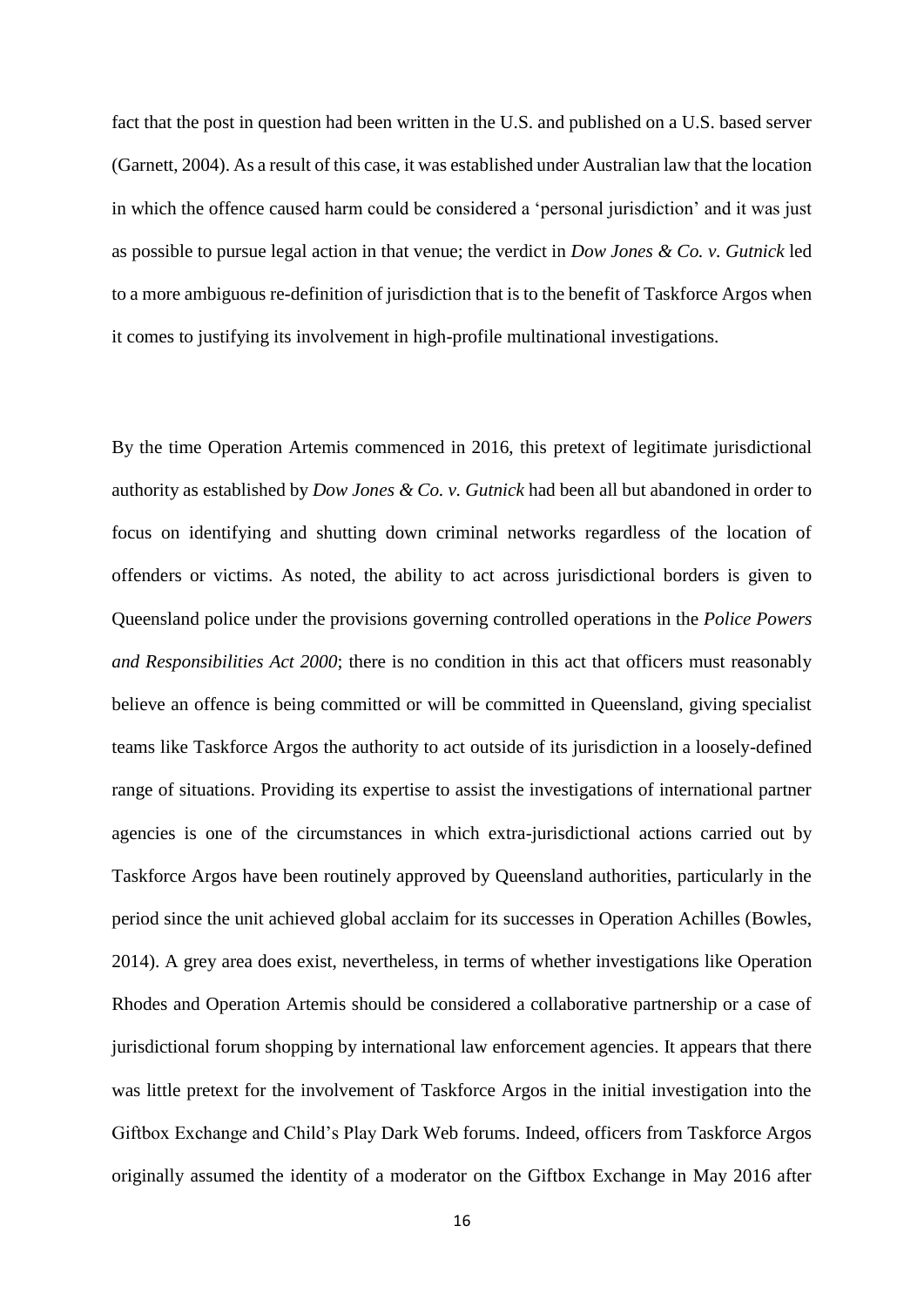being supplied their log-in details by a European policing agency that had arrested them on charges entirely unrelated to offences being conducted in Queensland; in the same manner, the security details for Child's Play supplied to U.S. law enforcement by Faulkner several months later were also supplied to Taskforce Argos with the explicit understanding that they would engage in a covert infiltration of the forum using Faulkner's WarHead identity (Hoydal et al, 2017).

It is clear that this type of covert operation was not passed over to the Queensland police solely due to its much-touted expertise in the field: it appears that Taskforce Argos has been singledout for involvement in investigations of this nature largely due to the fact that it is legally able to engage in a broader range of illegal activity during controlled operations than is allowed in other jurisdictions. To this extent, it seems that the global partners of Taskforce Argos have engaged in a process of jurisdictional forum shopping in which the primary venue for a covert operation is purposefully selected in order to maximise the ability of investigating officers to use tactics that would otherwise be considered illegal in order to maintain cover and gather evidence against suspected offenders (Uchida et al, 1988). Out-sourcing such operations to partners like Taskforce Argos serves as a work-around of sorts, with international policing agencies benefiting from the looser restrictions placed on its partners by using evidence gathered by Taskforce Argos to build a case; had this evidence been obtained in the same manner by one of Taskforce Argos's partners, it is likely that it would have been considered inadmissible as the methods used in the police investigation would be considered unlawful under the restrictions applied in the jurisdiction under which it ordinarily operates.

#### Good faith provisions and the use of questionably-obtained evidence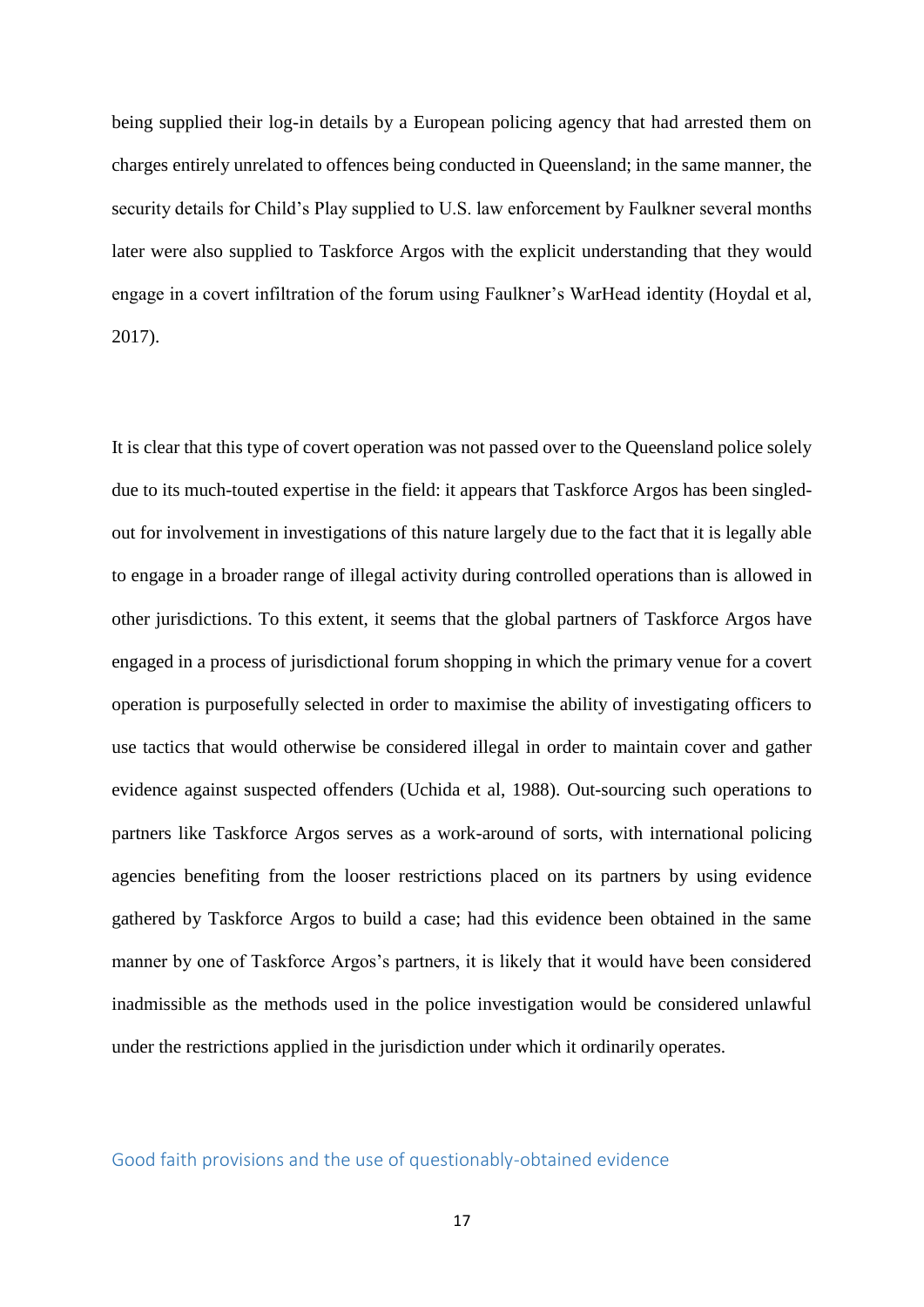In spite of the fact that intelligence gathered by Taskforce Argos by use of its covert tactics may be tarnished from the perspective of other jurisdictions, 'good faith' principles can be applied that allow for the evidence to be used by international partners. Whilst it is generally difficult to ascertain intent, it is an option available to the court to consider the motivations of a police officer's actions in determining whether evidence obtained by questionable means can be considered admissible in a criminal trial (Uchida et al, 1988). In cases relying on the application of a good faith principle, a variation of the reasonable person test applies in which an officer must prove that "a reasonable officer possessing the same information as the arresting officer would believe his or her conduct was lawful" (Lopuszynski, 2004, p. 1360). An argument could be made that officers using evidence supplied by Taskforce Argos could be considered to act in good faith given that the tactics used to obtain the evidence were sanctioned under the laws of the jurisdiction in which the covert operation was carried out. Any intelligence passed on to partner agencies by Taskforce Argos was obtained in a lawful manner and, as such, officers using this information to build a case could argue that they are acting in trust with their international counterparts; it could also be argued that, no matter how this intelligence was obtained, the good faith principle requires an officer to act if the exclusion of such evidence "serves only to protect those upon whose person or premises something incriminating has been found" (Fennelly, 1991, p. 1087). If it is determined that not using the kind of intelligence supplied by Taskforce Argos would lead to a child being at increased of sexual abuse, a court may find that an officer acted in good faith that their actions were justified and allow for the inclusion of evidence that would be considered inadmissible in any other context.

There is little doubt that a claim for acting in good faith could be applied in situations wherein police used the intelligence of international partners to successful bring charges against a child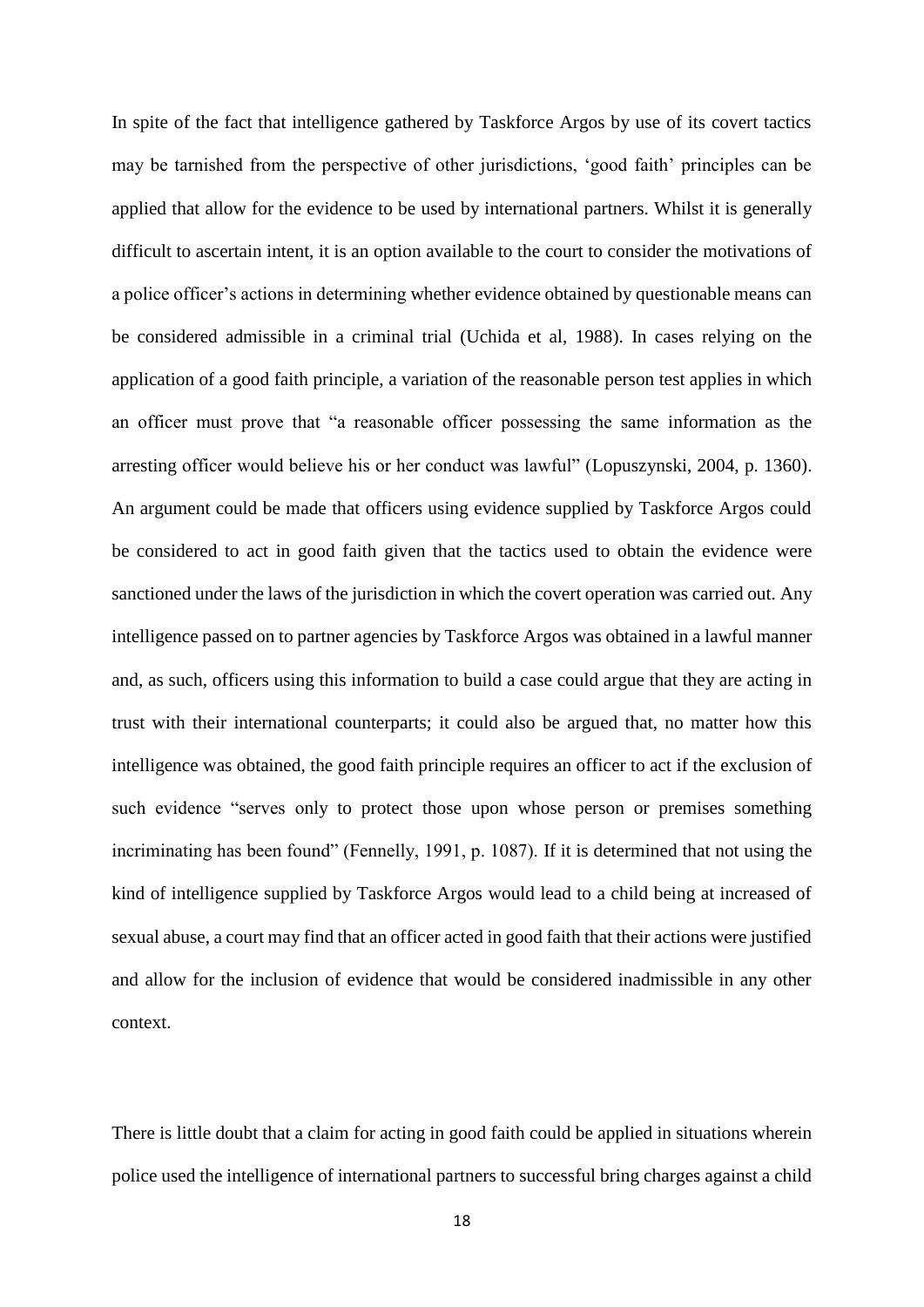sexual offender. It is reasonable to assume that, should a subsequent raid or surveillance produce further evidence of offending, a court would not question the means by which a law enforcement agency was originally able to identify a suspect. That said, the application of good faith becomes more ambiguous when it is considered in the context of cross-jurisdictional cooperation between Taskforce Argos and its international partners. As noted, good faith is typically predicated on an arresting officer's genuine belief "that his or her conduct was lawful" (Lopuszynski, 2004, p. 1360); what remains in doubt is the specific definition of lawful, and under which jurisdictional authority lawfulness is determined. In the case of Operation Artemis, the log-in details of both Faulkner and an unidentified moderator of the Giftbox Exchange were supplied to Taskforce Argos by multiple international policing agencies with the clear understanding that the Queensland-based unit would conduct a covert infiltration using tactics that were not legally available to the agencies that were originally in receipt of the information (Hoydal et al, 2017).

By the simple virtue of passing on this intelligence, it is evident that Taskforce Argos's partner agencies were aware that the methods necessary to conduct an investigation like Operation Artemis would not be lawful in their own jurisdiction. Taken further, it could be assumed that any intelligence received from Taskforce Argos subsequent to the supply of log-in details could be assumed to have been obtained in a manner that - under their own legal system - was at best questionable, and at worst criminal. If police were to simply receive information obtained by Taskforce Argos without any prior involvement, it could certainly fall under the good faith principle; if that agency was actively involved in outsourcing an operation to Taskforce Argos with the understanding that it would likely use tactics considered illegal in its own jurisdiction, it is probable that officers from a partner agency were aware that the methods were unlawful and, as such, the good faith principle would be voided. It is clear that complications exist at the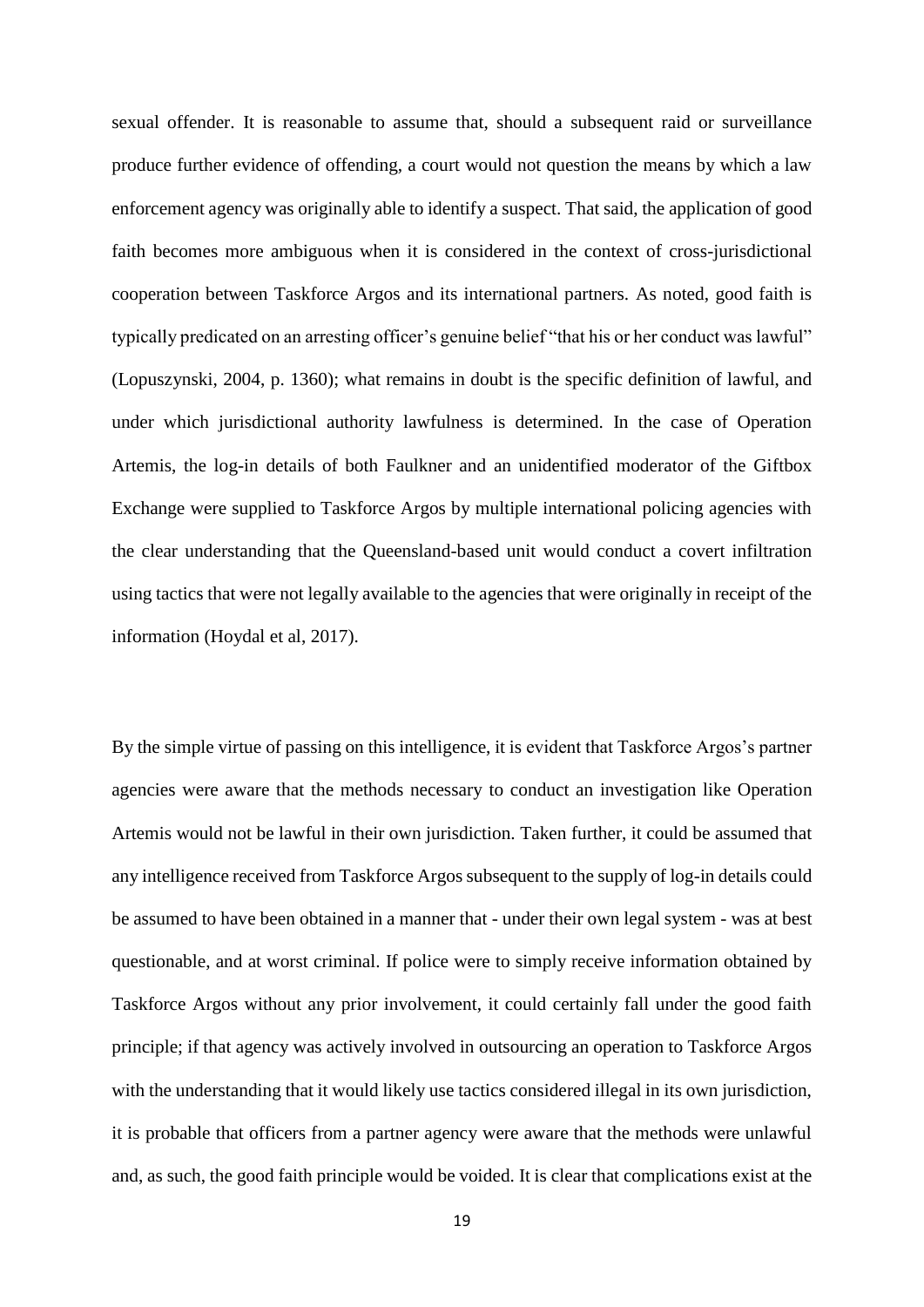intersection of international collaboration and good faith use of the evidence supplied by global partner agencies. A case could be made that policing agencies that hand off investigations to Taskforce Argos with the knowledge that it uses investigatory methods illegal in their own country with the intent of using intelligence obtained through these tactics could be considered to be engaged in conspiratorial behaviour that would invariably compromise its investigations and put the court in a position where it was forced to disregard the concept of good faith and rule evidence presented by police to be inadmissible (Lopuszynski, 2004, pp. 1369-1370). The ramifications of a ruling of this kind are significant, and potentially place an unquantifiable number of children at a greater level of risk by causing criminal trials against offenders to be thrown out of court.

# **CONCLUSION**

It is clear that the work performed by Taskforce Argos has led to a considerable amount of child sexual offenders being brought to justice, and a number of websites dedicated to child sexual exploitation material being closed down. By this logic, it serves as a viable model for the investigation of child abuse networks by covert means in a way that achieves results. That said, it is problematic to base an assessment of Taskforce Argos solely on the results that it is able to achieve; doing so would be to take a utilitarian perspective in which the ends justifies the means and ethical considerations are abandoned in the pursuit of a goal (Skolnick, 1982). In many respects, the kind of cross-national investigations that Taskforce Argos participates in take place in a digital environment that is constantly evolving due to rapid advancements in the technology used to obscure the identities of offenders; as a result, there has been relatively little analysis or evaluation of Taskforce Argos's clandestine tactics on the Dark Web. In particular, it is essential for further research to determine the extent to which the evidence obtained by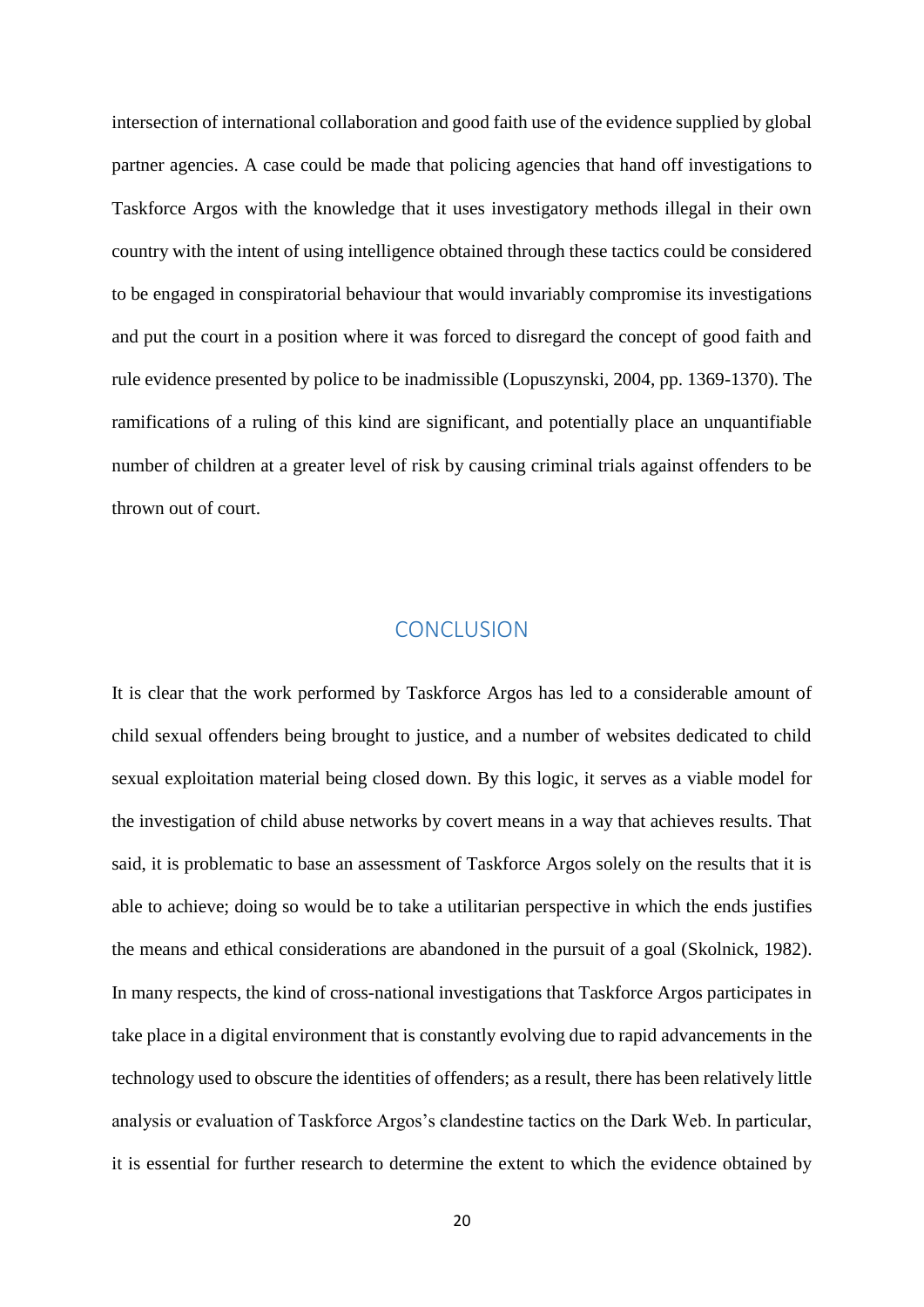Taskforce Argos would be considered tarnished by the legal systems under which the global law enforcement partners of the Queensland Police operate. It is without question that the actions taken by Taskforce Argos are legal under the law governing controlled operations in Queensland. It is clearly outlined in the *Police Powers and Responsibilities Act 2000* that Queensland police have broad powers to commit criminal acts that are deemed reasonably necessary in order to maintain cover and effectively conduct a covert investigation; whilst there are provisions precluding serious criminal acts, these terms are generally non-restrictive and are further qualified by additional clauses that govern the legal definition of what is considered as inciting a criminal act.

While the covert activities of Taskforce Argos are protected in the Queensland legal system, it remains in doubt as to if this intelligence can be lawfully used in jurisdictions where such methods would be deemed unlawful. In cases in which a police investigation is tarnished by unlawful conduct, most jurisdictions apply some form of the fruit of the poisonous tree doctrine that would rule evidence gathered by illegal means as inadmissible in a criminal trial (Pitler, 1968). While this research highlights a potential weakness in the use of this evidence by Taskforce Argos's international partners, more specific efforts must be taken to contextualise this aspect of cross-national collaboration based on the rules of evidence in the respective countries in which prosecutions have been built on the basis of a Queensland Police investigation. It is the contention of this research that a cloud of ambiguity exists over the intelligence supplied by Taskforce Argos to its international partners in jurisdictions where the methods used by Queensland police would not be sanctioned; as such, a balance must be struck between the application of good faith principles in the use of this evidence, and a consideration of the extent to which Taskforce Argos's tactics are at odds with the general standards of that jurisdiction. In situations where an agency receiving intelligence was not involved in any way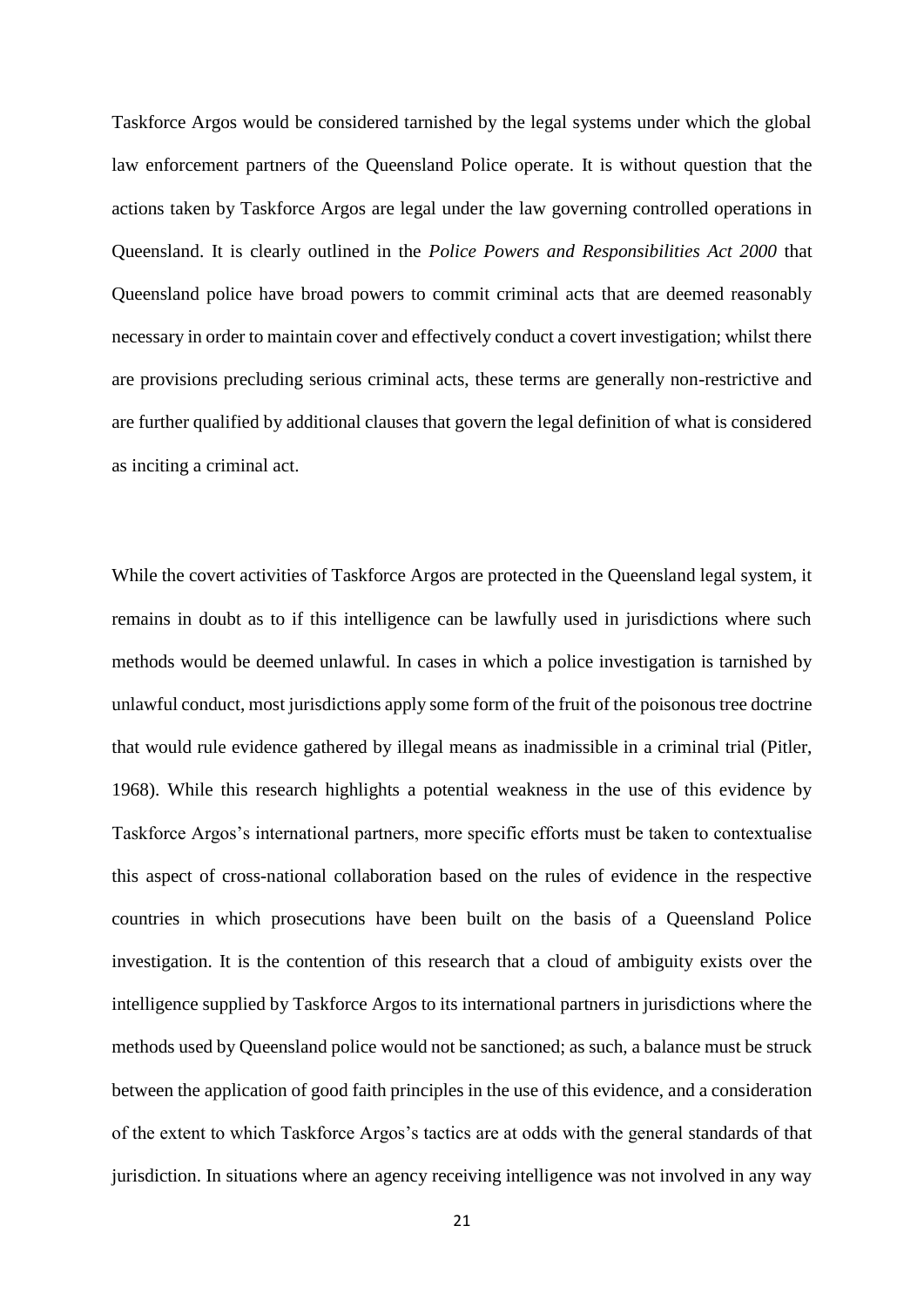with Taskforce Argos's operations, it could very well be the case that intelligence could be used in good faith to prevent the further victimisation of young people. Conversely, if an agency supplies information to Taskforce Argos with the expectation that it will use the intelligence to engage in covert action that the original agency would not legally be able to, it seems that the concept of good faith should be abandoned given the awareness of officers that evidence is being obtained by means that its own judicial system would consider unlawful. Though the distinction between these two scenarios appears relatively minor, the clear intentions of out-sourcing an illegal operation are categorically evident in the latter context and sets it apart from a good faith pursuit of justice.

# REFERENCE LIST

Astrowsky, B. and Kreston, S. (2001) Some Golden Rules for Investigating On-Line Child Sexual Exploitation, Update. *American Prosecutors Research Institute* 14(1). Available at: http://www.ndaa-apri.org/publications/newsletters/update-volume\_14\_number\_1\_2001 (accessed 28 January 2018).

Bowles, R. (2014) *Rescuing Tara.* Bittern, VIC: Clan Destine Press.

Broadhurst, R, Grabosky, P, Alazab M, Bouhours, B and Chon, S (2014) An analysis of the nature of groups engaged in cyber crime. *International Journal of Cyber Criminology* 8(1): 1- 20.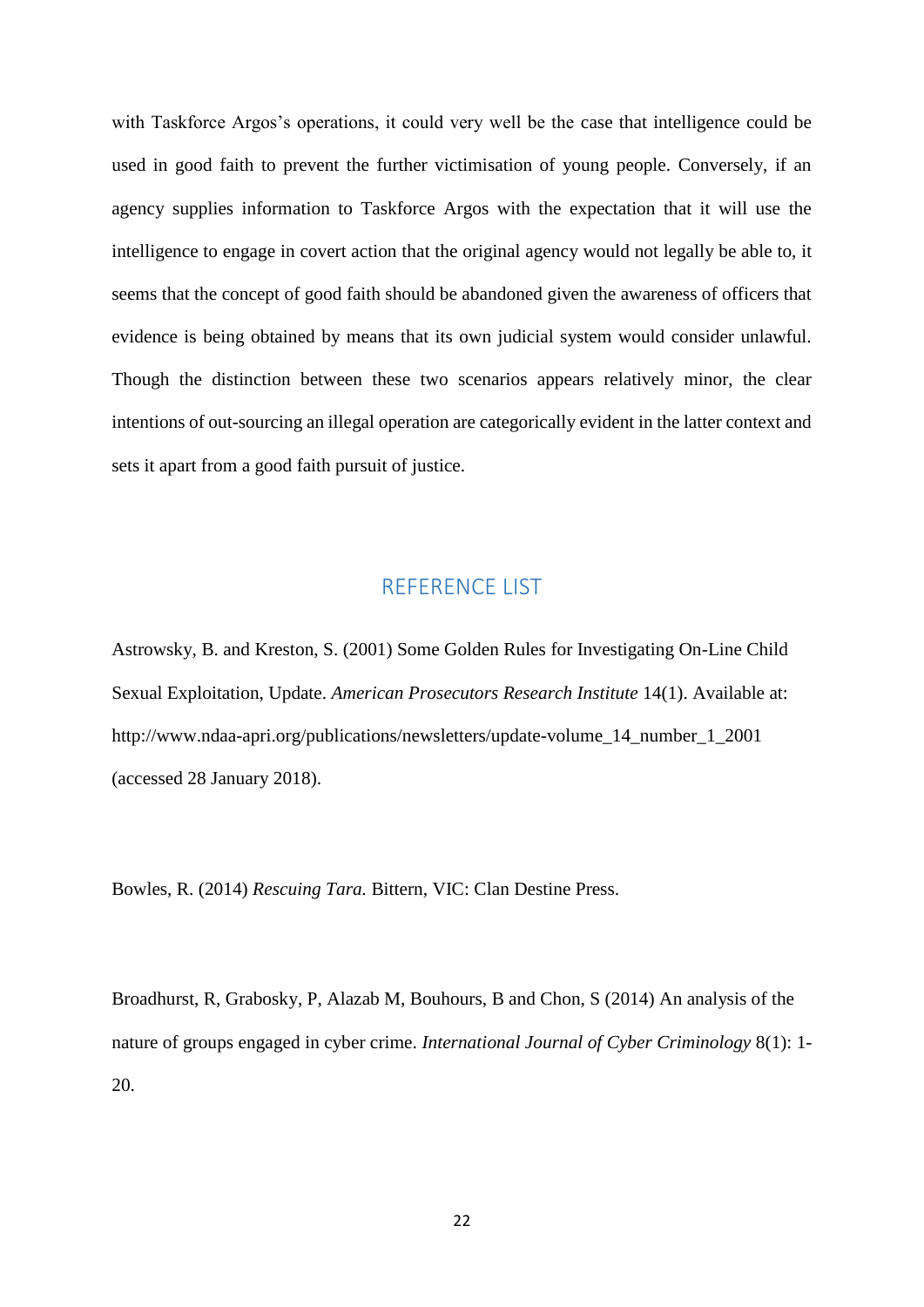Dixon, N. (2005) Strengthening Child Pornography Laws: The Criminal Code (Child Pornography and Abuse) Amendment Bill 2004 (Qld). *Queensland Parliamentary Library*  2005/04. Available at:

http://www.parliament.qld.gov.au/documents/explore/researchpublications/researchbriefs/200 5/200504.pdf (accessed 2 February 2018).

Erdely, R., Liberatore, M., Kerle, T., Levine, B. N. and Shields, C. (2010) Forensic investigation of peer-to-peer file sharing networks. *Digital Investigation* 7: 95-103.

Fennelly, J. E. (1991) Refinement of the Inevitable Discovery Exception: The Need for a Good Faith Requirement. *William Mitchell Law Review* 17(4): 1085-1109.

Ferraro, M. M. and Casey, E. (2004) *Investigating Child Exploitation and Pornography: The Internet, Law and Forensic Science.* Burlington, MA: Elsevier.

Garnett, N. W. (2004) Dow Jones & Co. v. Gutnick: Will Australia's Long Jurisdictional Reach Chill Internet Speech World-Wide. *Pacific Rim Law and Policy Journal* 13: 61.

Goldstein, S. L. (1987) *The Sexual Exploitation of Children: A Practical Guide to Assessment, Investigation, and Intervention.* Boca Raton: CRC Press.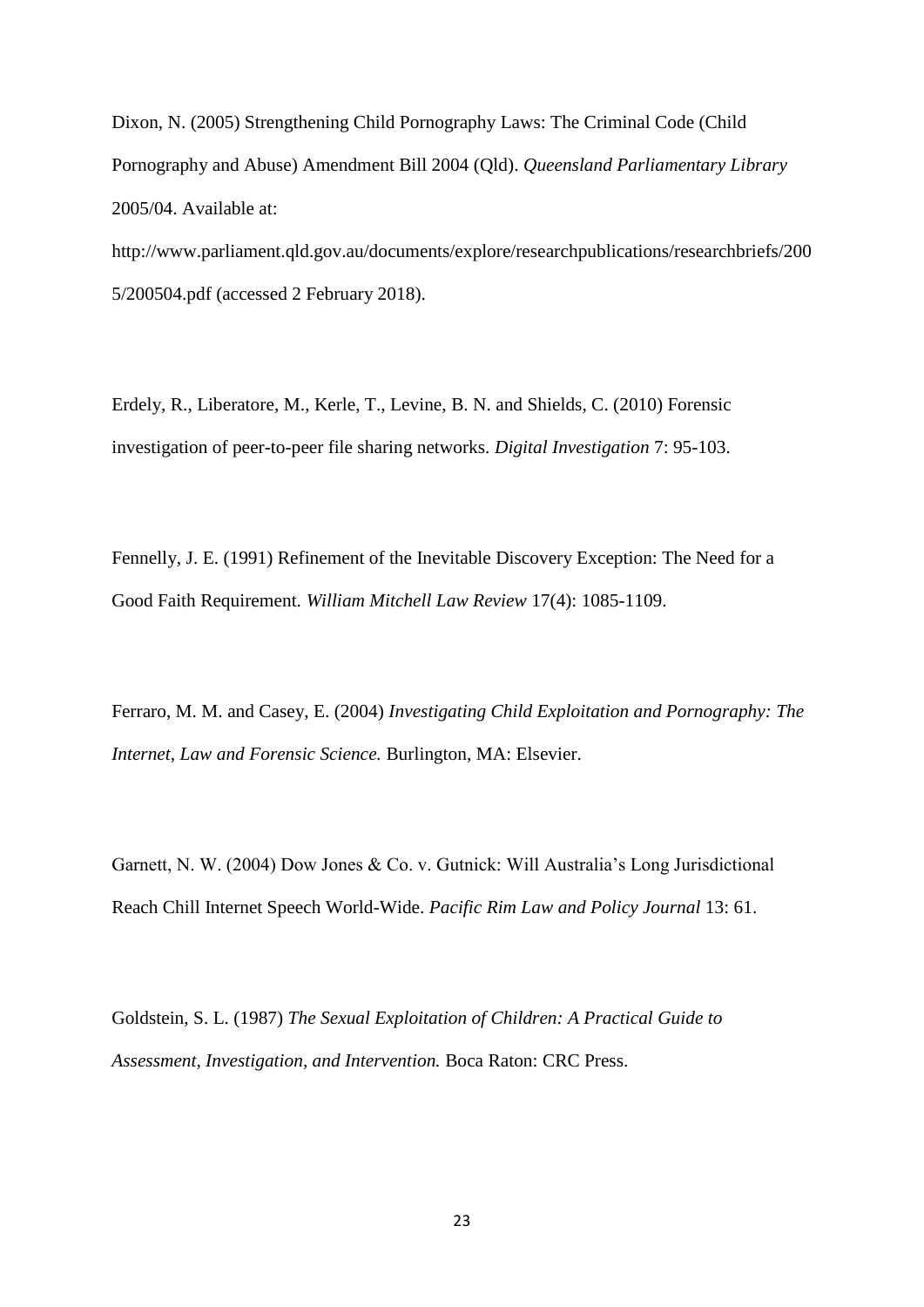Green, F. (2016) Three men charged in alleged sexual assault of child. *Richmond Times-Dispatch,* 5 October. Available at: http://www.richmond.com/news/three-men-charged-inalleged-sexual-assault-of-child/article\_79174236-2472-534f-8365-8ce722eb385d.html (accessed 4 February 2018).

Hoydal, H.F, Stangvik, EO and Hansen, NR (2017) Breaking the Dark Net: Why the Police Share Abuse Pics to Save Children. *VG*, 17 October. Available at: https://www.vg.no/spesial/2017/undercover-darkweb/?lang=en (accessed 22 January 2018).

Joh, E. (2009) Breaking the Law to Enforce It: Undercover Police Participation in Crime. *Stanford Law Review* 62(1): 239-273.

Krone, T. (2005) Queensland Police Stings in Online Chat Rooms. *Trends & Issues in Crime and Criminal Justice* 301: 1-6.

Lopuszynski, N. L. (2004) Father Constitution, Tell the Police to Stay on Their Own Side: Can Extra-Jurisdictional Arrests Made in Direct Violation of State Law Ever Cross the Fourth Amendment's "Reasonableness" Line? *DePaul Law Review* 53(3): 1347-1400.

Lusthaus, J (2012) Trust in the world of cybercrime. *Global Crime* 13(2): 71-94.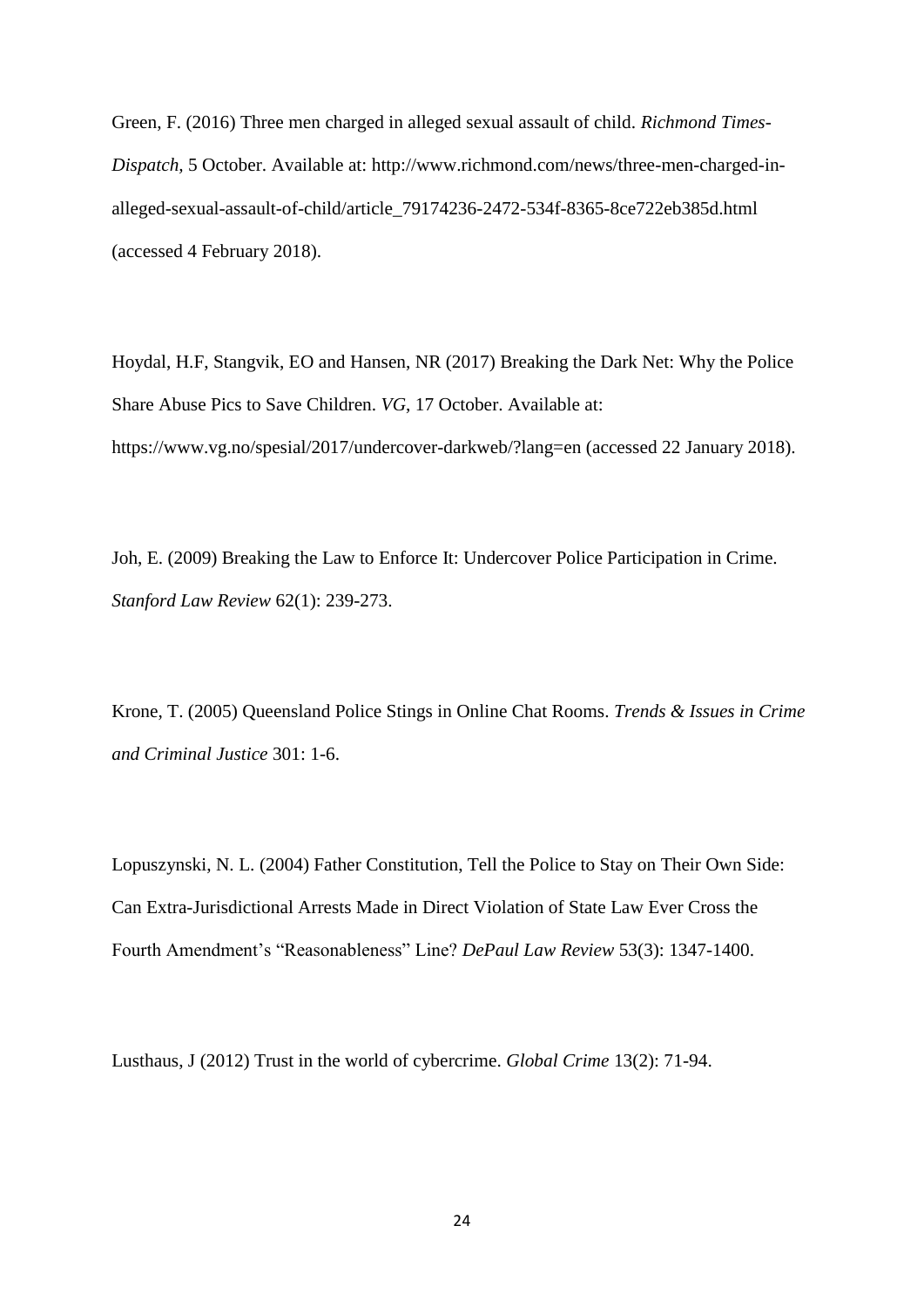McInnes, W. (2017) Queensland police take over world's largest child porn forum in sting operation. *Brisbane Times,* 8 October. Available at:

https://www.brisbanetimes.com.au/national/queensland/queensland-police-behind-worldslargest-child-porn-forum-20171007-gywcps.html (accessed 4 February 2018).

Munro-O'Brien, J. (2009) Pedophile ring offered live vision of abuse. *News.com.au*, 18 March. Available at: http://www.news.com.au/national/pedophile-ring-offered-live-vision-ofabuse/news-

story/3fa4b272332ea4063ff6f41ae5cd8bf8?sv=70e32ea81327ce125333ad2a5353c2d6 (accessed 2 February 2018).

Oswell, D (2006) When images matter: Internet child pornography, forms of observation and an ethics of the virtual. *Information, Communication & Society* 9(2): 244-265.

Pitler, R. M. (1968) The Fruit of the Poisonous Tree Revisited and Shepherdized. *California Law Review* 56(3): 579-651.

*Police Powers and Responsibilities Act 2000* (QLD).

Reidenberg, J. R. (2005) Technology and Internet Jurisdiction. *University of Pennsylvania Law Review* 153(6): 1951-1974.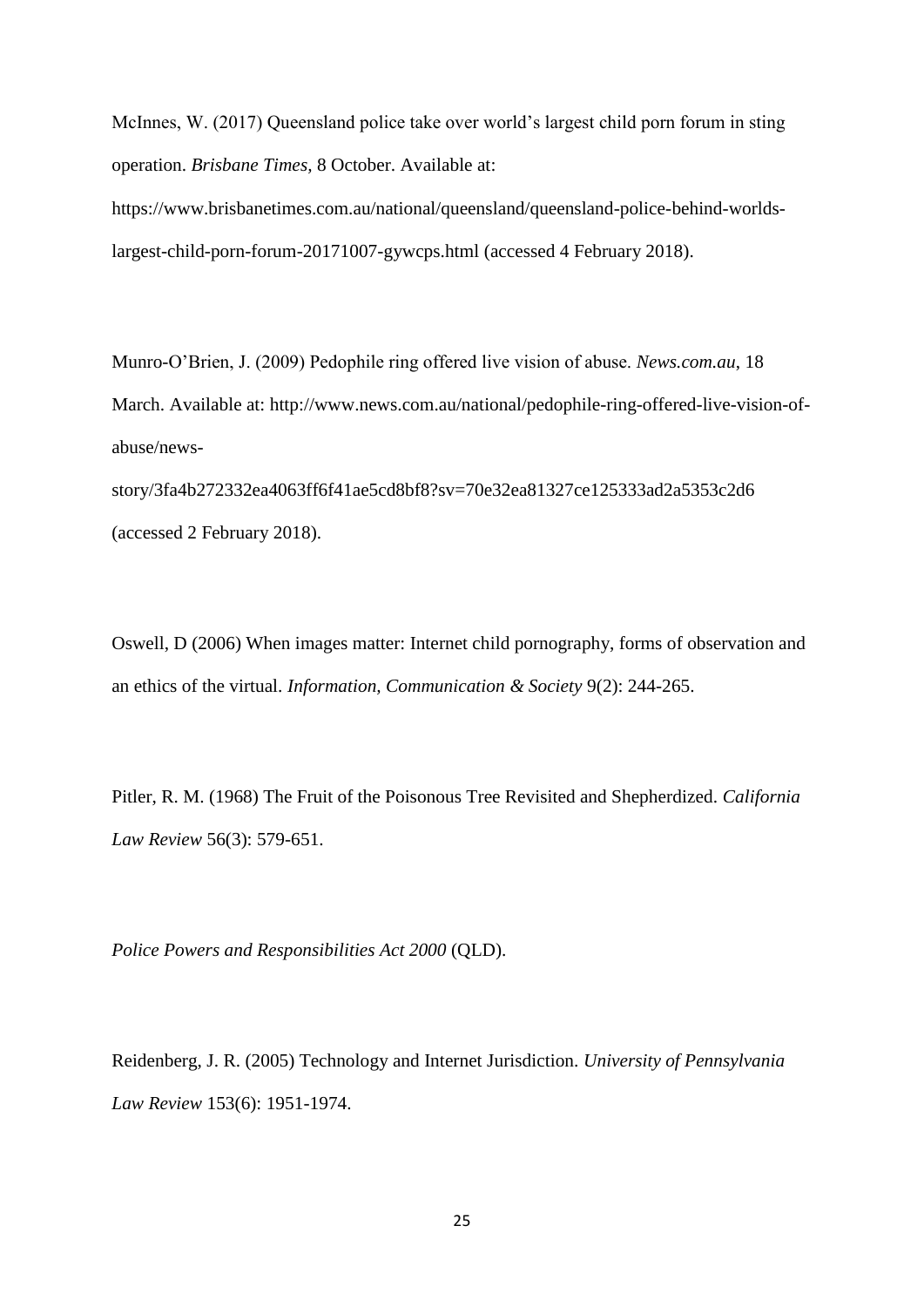Safi, M. (2016) The takeover: how police ended up running a paedophile site. *The Guardian,*  13 July. Available at: https://www.theguardian.com/society/2016/jul/13/shining-a-light-onthe-dark-web-how-the-police-ended-up-running-a-paedophile-site (accessed 3 February 2018).

Shouvlin, D. P. (1981) Preventing the Sexual Exploitation of Children: A Model Act. *Wake Forest Law Review* 17(4): 535-560.

Skolnick, J. H. (1982) Deception by Police. *Criminal Justice Ethics* 1(2): 40-54.

Tullis, R. and Ludlow, L. (1975) Admissibility of Evidence Seized in Another Jurisdiction: Choice of Law and the Exclusionary Rule. *University of San Francisco Law Review* 10(1): 67-91.

Tyler, R. P. and Stone, L. E. (1985) Child Pornography: Perpetuating the sexual victimisation of children. *Child Abuse & Neglect* 9(3): 313-318.

Uchida, C. D., Bynum, T. S., Rogan, D. and Murasky, D. (1988) Acting in Good Faith: The Effects of United States v. Leon on Police and the Courts. *Arizona Law Review* 30(3): 467- 495.